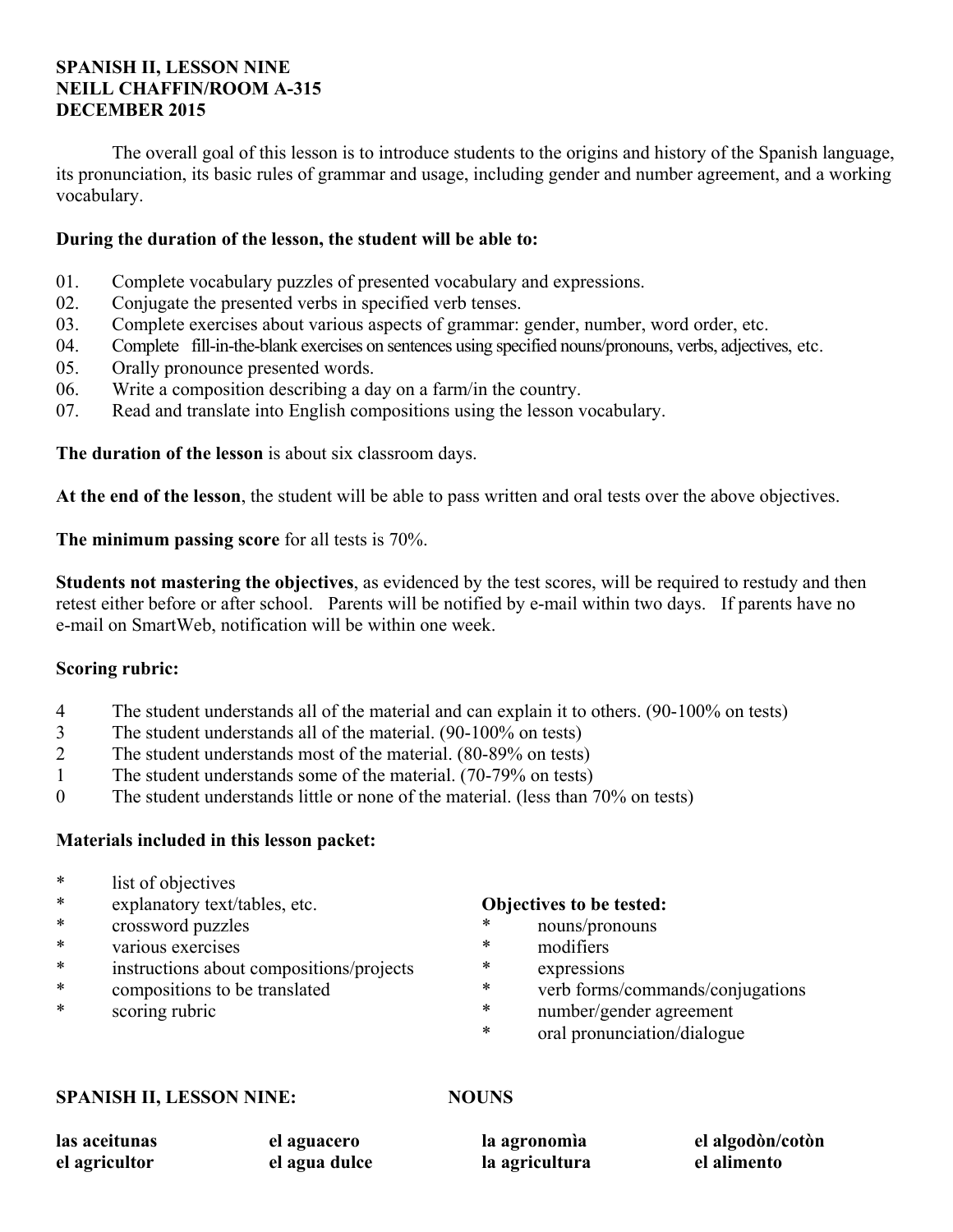**la altura el amanecer la madrugada el animal el anochecer la arena el arròz el ave/pàjaro el azùcar la baldosa el barco/la barca el bote la campana el campo el canal el cangrejo los calamares/el pulpo el caracol/la caracola la catarata los cereales el chorizo/la salchicha el trueno el congelador el contorno la tortuga el corral el correo la cuerda el cuero la docena el efectivo el ejèrcito los escombros las especies las estaciones el esposo/la esposa la estrella la fàbrica la fauna silvestre el faro** olives farmer downpour/heavy rain sweet (fresh) water agronomy agriculture

cotton food height dawn early morning animal evening/nightfall sand rice bird sugar floor tile/paving stone ship boat bell field/countryside canal/channel crab squid/octopus snail/shell/conch waterfall cereals/grains sausage thunder freezer surrounding area turtle corral/pen post office rope/cord leather/hide dozen cash/money army rubble/debris species seasons husband/wife star factory forest wildlife lighthouse **la flora silvestre la fresa el frigorìfico la fruta** 

**el fuego el gallo la gallina la ganaderìa el ganadero el ganado la gaviota la granja las habichuelas los frijoles el hielo el hormigòn/concreto la tierra el impermeable la industria el ingeniero la tormenta/tempestad el pronòstico el jardinero la lana la leña el rayo/relàmpago la linterna la llovizna la sombra el terreno la marina el melòn la minerìa el sòtano la nube el obrero la rana la ola la olla el olmo la onda la palma el palo el paraguas/parasol la pera el pez/pescado la piedra el pescador** forest plants strawberry

refrigerator fruit fire rooster hen livestock farming farmer/herder cattle/livestock seagull farm beans beans ice concrete land raincoat industry engineer storm forecast gardener wool firewood lightning/lightning bolt lantern/flashlight drizzle/light rainfall shade/shadow terrain/topography navy melon mining basement cloud worker frog wave pot elm tree wave palm tree stick umbrella/parasol pear fish rock/stone fisherman

#### **SPANISH II, LESSON NINE: MODIFIERS**

**alegre/feliz amenazador aparte** 

**apenas arriba atrevido** 

**avanzado balanceado bordado calvo/liso cero chèvere**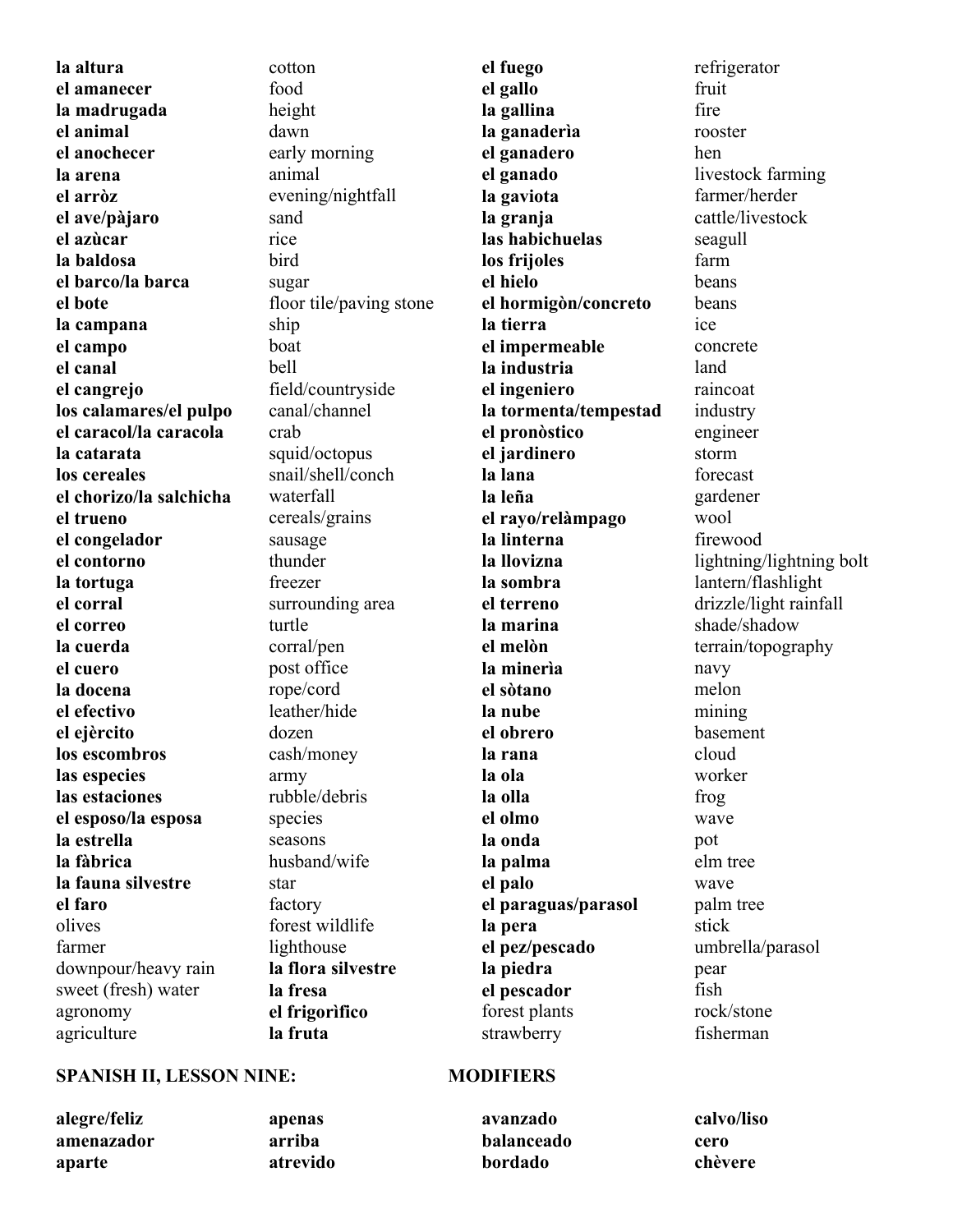**ciego complicado conmovedor considerado contento cuidadosamente cuidadoso dañino decorado demasiado deprimido derivado desagradable desafortunatamente descarado deslumbrante desorganizado diverso duro dramàtico emocionado emociante encantado especial especialmente especializado expresivo externo extraño fiel/leal flojo formidable genial guapo hùmedo/mojado incòmodo** happy menacing apart scarcely up daring advanced balanced embroidered

bald/smooth zero awesome blind complicated moving/touching considerate content/happy/pleased carefully careful damaging decorated/adorned too much depressed derivative/unoriginal disagreeable/unpleasant unfortunately insolent/shameless dazzling messy/disorganized diverse/varied hard/tough dramatic excited exciting charmed/delighted special especially specialized expressive external foreign/strange loyal/faithful loose (fitting) great/formidable wonderful/brilliant handsome/good-looking damp/moist uncomfortable **inigualable innovador inolvidable interno inùtil irònico** 

**jamàs juntos justo lento/despacio listo/preparado lujoso alumbrado mayor mimado/regalonado nitido nublado ondulado orgulloso ovalado paciente pelirrojo picante predecible preocupado promedio quizàs portatìl rara vez rebosante reciente rodeado rojizo rizado semejante a soleado tallado tampoco teñido trabajador/aplicado diligente tranquilo ùltimo ùtil ya ubicado vergonzado verdadero** unequalled/unparalleled innovative unforgettable

# internal useless ironic never together just/fair slow prepared/ready luxurious enlightened/lit up older spoiled (as a child) clear/sharp cloudy wavy proud oval patient red-haired spicy predictable worried/preoccupied average perhaps/maybe portable rarely/infrequently overflowing recent surrounded by reddish colored curly (as in hair) similar to sunny carved neither/either dyed hard-working diligent/hard-working calm/tranquilo last/final/ultimate useful now located shamed/embarrassed true/truthful

### **SPANISH II, LESSON NINE:** EXPRESSIONS

**a la venta a gusto a continuaciòn a lo largo de** 

**a menos que a menudo abrir el paso acabar de** 

**acabàrsele (a uno) alegrarse de que andar en bicicleta andar en patineta** 

**asì fue que sacar la basura lo bueno hacer la cama**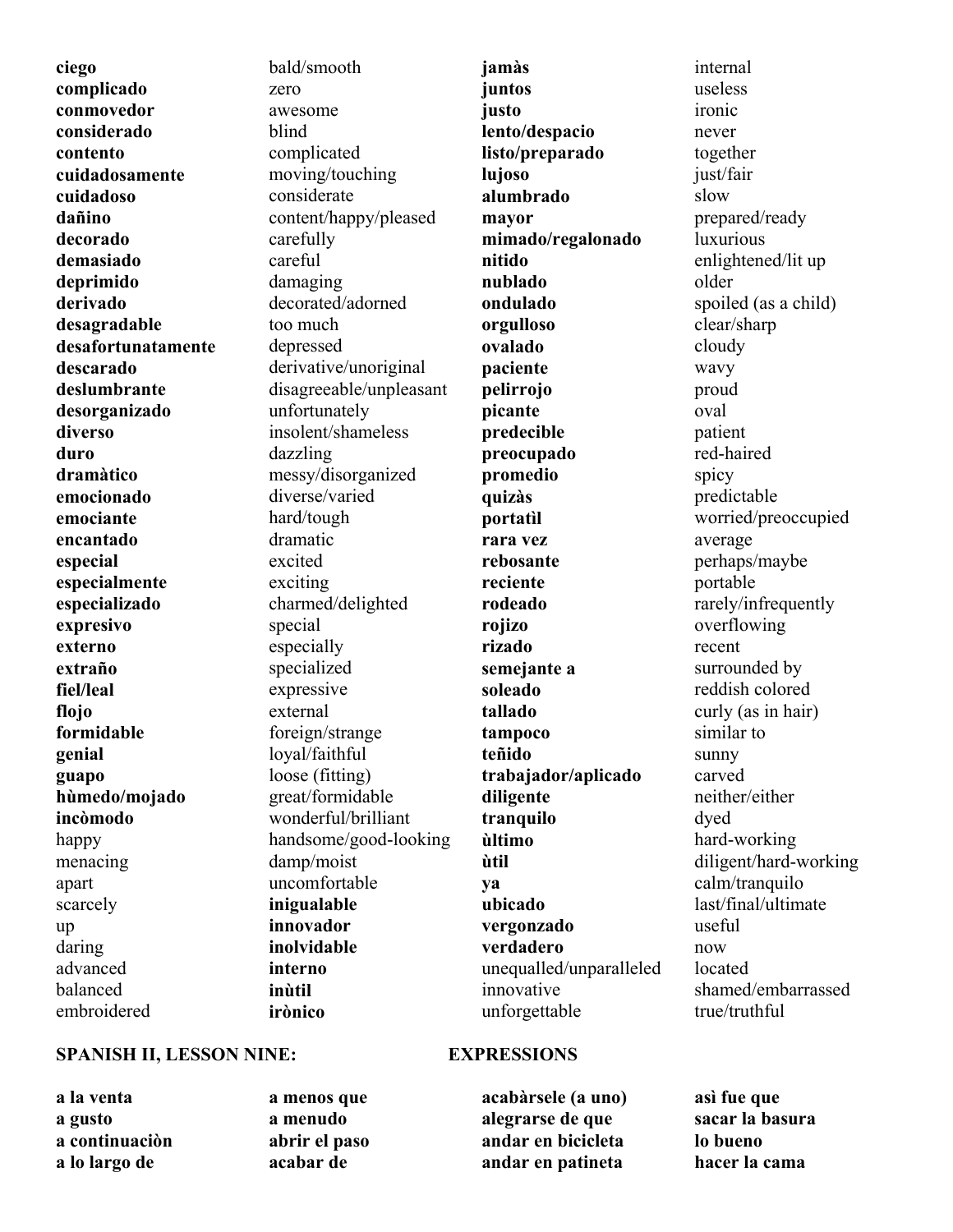**cambiar de canal caminar con el perro cantar en el coro ¡Què chevere! es cierto no es cierto que ¡Claro que sì! darle de comer tener en comùn ¿Còmo me veo? ¡Còmo no! ¿Còmo se va a....? ¿Còmo te queda? ¿Còmo llego a...? con tal de que conmigo conocerse bien contar chistes contarse chismes contarse secretos a mì me cuesta mucho ¿Tù crees? ¿A cuànto està(n)...? ¿Cuànto le doy de propina? ¿Cuànto tiempo hace que.? ¿Cuàntos años tiene...? dar palmadas dar una vuelta darse cuenta de de mal humor ¿De vèras? dejar un mensaje**  for sale comfortable/happy next throughout unless often open/clear the way to have just to run out of to be happy that to ride a bicycle

to ride a skateboard and so it was that take out the trash the good thing make up the bed change the channel walk the dog sing in the choir how awesome! it is certain it is not certain that certainly so! give to eat/feed have in common how do I look? of course! how do you get to...? how does it look on you? how do I get to....? provided that/as long as with me know each other well tell jokes tell each other gossip tell each other secrets it's hard for me don't you think so? how much is/are...? how much should I tip? how long is it since...? how old is.....? clap hands take a ride/walk realize/notice in a bad mood really? leave a message **le dejo...en.... dejar de dentro del alcance desde allì tal vez otro dìa a diferencia de disfrutar con los amigos estar dispuesto** 

**distinguir entre ¿Dònde tiene lugar? dudar que echar de menos en caso de que en cuanto en oferta enseguida encargarse de enojarse con tener envidia es esencial que hacer un esfuerzo esperar que estar a favor de estar de acuerdo estar descompuesto estar en contra de tener èxito ganarse la vida tener ganas de ¡Mil gracias! ¿Hace....que...? hacerse pedazos me es imposible ¿Està.....incluido? navegar por Internet te invito es una làstima que... ¿Queda lejos? llevar a cabo llevarse bien/mal prender/apagar la luz lo malo es malo que lo malo es que mayor/menor que poner/quitar la mesa tener miedo ponerse nervioso** I'll give you....for... stop doing something within reach from there maybe another day

as contrasted with enjoy oneself with friends be inclined/willing to distinguish between where does it take place? to doubt that to miss (someone/thing) in case as soon as on sale at once/right now take charge of become angry with be jealous/envious it is essential that make an effort hope that be in favor of be in agreement with be broken be against be successful earn a living feel like/be disposed to a thousand thanks! how long has it been...? fall apart it is not possible for me to is.....included? surf the Internet I invite you. I'll treat. it is a pity that is it far? to accomplish get along well/badly turn on/turn off the light the bad thing it is bad that the trouble is that older/younger than set/clear the table be afraid become nervous

#### **SPANISH II, LESSON NINE: INFINITIVES**

- **aburrirse acampar acabarse aconsejar**
- **adaptarse afeitarse alegrarse almorzar**

**alquilar amanecer amenazar amenizar** 

**animarse apagar apoyarse aprovechar**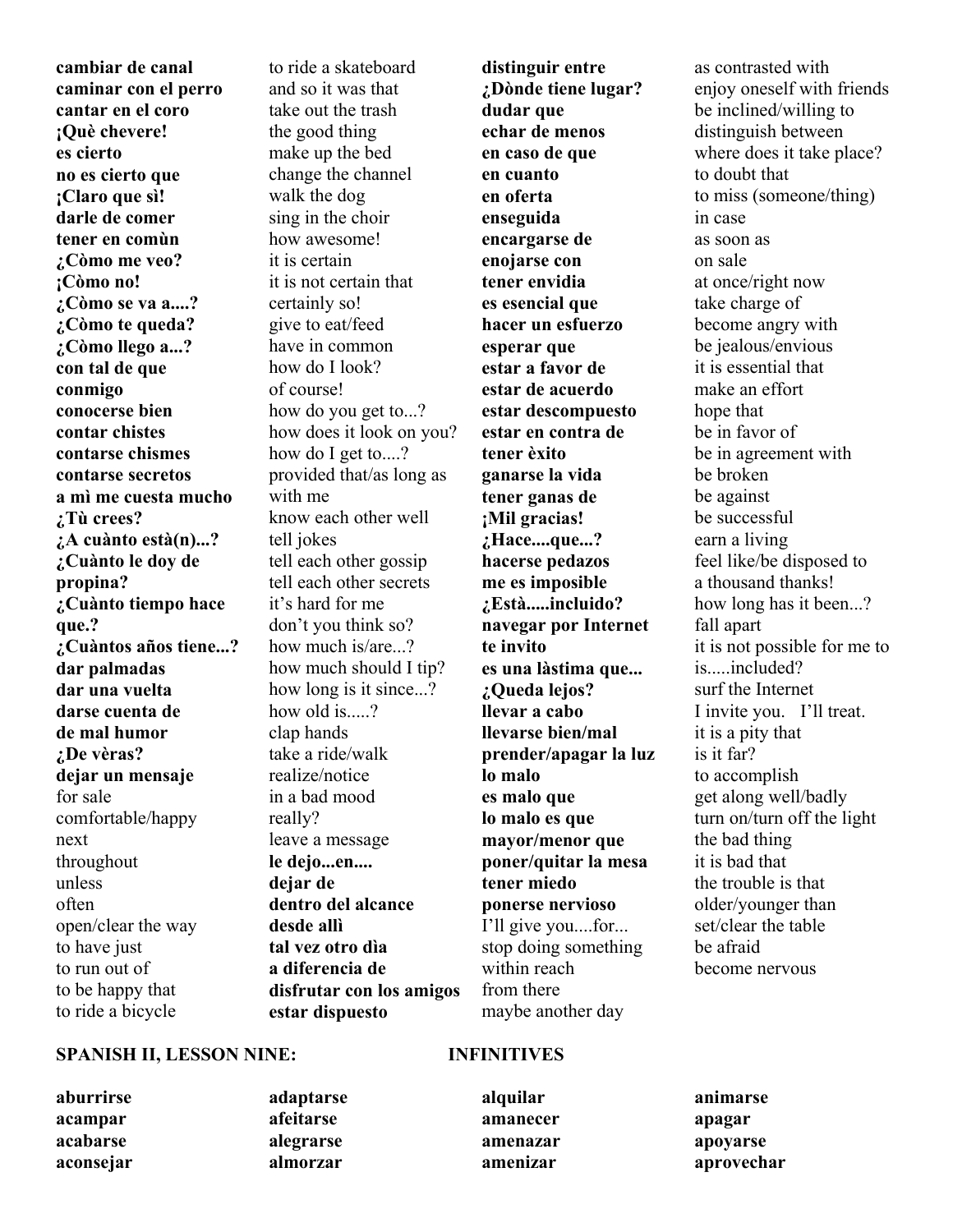**aprobar armar arreglarse asistir acudir asustar atardecer aumentar avisar barrer besar borrar casarse celebrar cenar compartir competir conmemorar conseguir conservar consumir convivir criarse culminar cursar dedicarse desarmar desanimarse desarrollar desayunar descansar descomponerse** become bored camp run out of counsel/advise adapt oneself to shave be happy that take lunch rent/lease start the day/dawn menace/threaten enliven/liven up

be interested/encouraged turn/switch off support each other take advantage of approve assemble get ready/dressed attend attend to frighten become late/get dark add to/increase announce sweep kiss erase/expunge get married celebrate dine/take dinner share compete commemorate obtain conserve consume live with/get along be raised culminate/end in take a course/enroll dedicate oneself to take apart get discouraged develop take breakfast rest break down/malfunction **desconectar descubrir descontar desear desenchufar despedirse despertarse destacarse** 

**desyerbar/escardar detestar dibujar dirigir disculparse doler donar dormirse elogiar embellecer empujar imprimir oprimir encender/prender enchufar enfrentar englobar entrenarse entusiasmarse equivocarse esconderse estirarse exigir fijarse en funcionar ganar gastar gozar de girar grabar gritar guardar hincharse hospedarse implicar imponer importar jubilarse juzgar lograr** disconnect discover/find discount

unplug say goodbye wake up stand out weed/remove weeds hate/detest draw/design direct apologize hurt give/donate go to sleep praise beautify/embellish push (something) print/imprint push (a button) turn on/light plug in confront encompass train get excited make a mistake hide stretch demand notice function/work earn spend enjoy turn/spin/revolve tape (record something) shout/yell keep/hold swell up/become swollen be a guest mean impose be important retire (from working) judge achieve

#### **INFINITIVES THAT ARE IRREGULAR/STEM-CHANGING IN THE PRESENT TENSE**

| almorzar      | almuerzo, almuerzas, almuerza, almorzamos, almorzais, almuerzan                |
|---------------|--------------------------------------------------------------------------------|
| aprobar       | apruebo, apruebas, aprueba, aprobamos, aprobàis, aprueban                      |
| competir      | compito, compites, compite, competimos, competis, compiten                     |
| conseguir     | consigo, consigues, consigue, conseguimos, conseguis, consiguen                |
| descomponerse | descompongo, descompones, descompone, descomponemos, descomponèis, descomponen |

wish/desire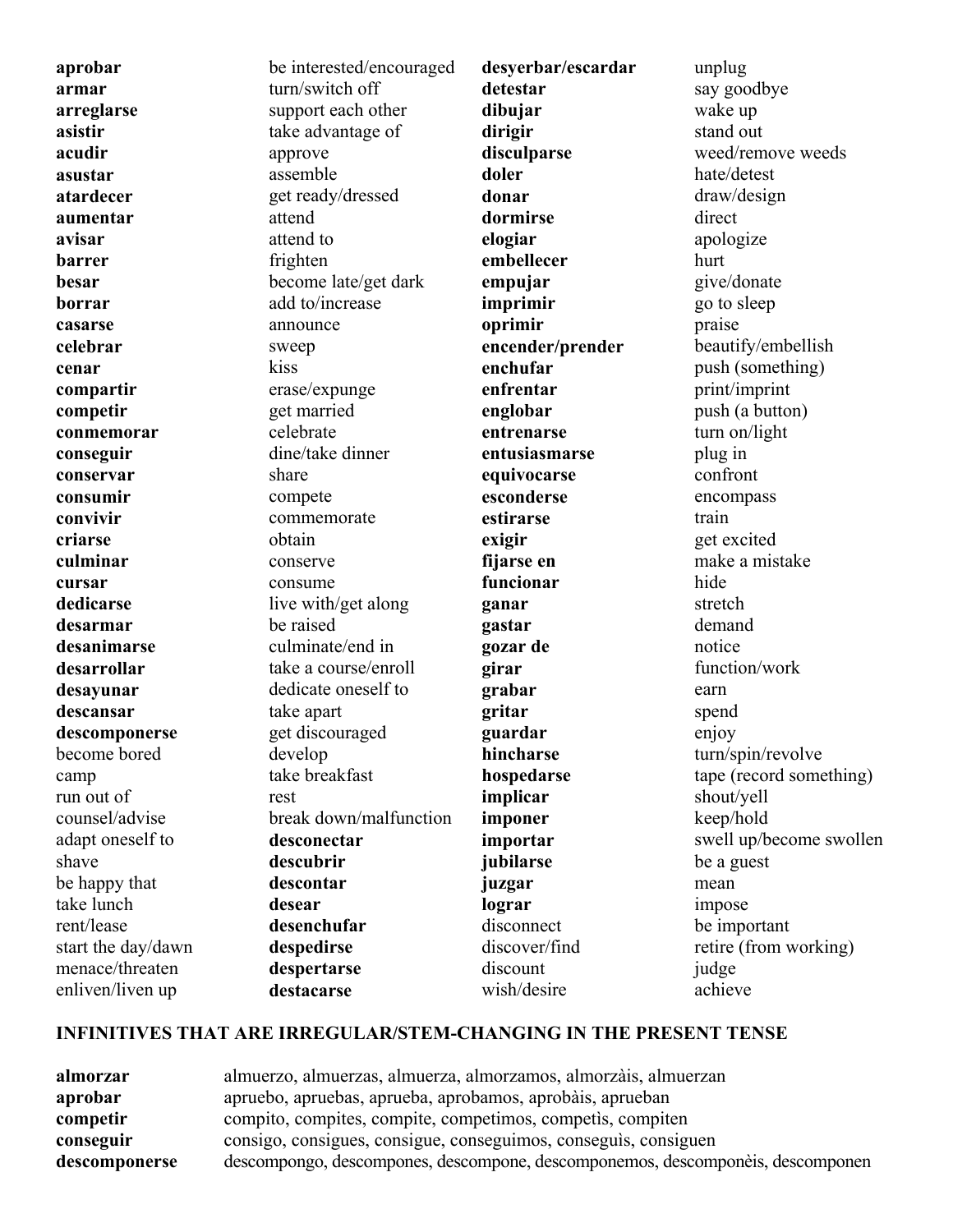| descontar   | descuento, descuentas, descuenta, descontamos, descontais, descuentan    |
|-------------|--------------------------------------------------------------------------|
| despedirse  | despido, despides, despide, despedimos, despedis, despiden               |
| despertarse | despierto, despiertas, despierta, despertamos, despertàis, despiertan    |
| dirigir     | dirijo, diriges, dirige, dirigimos, dirigris, dirigen                    |
| doler       | duelo, dueles, duele, dolemos, dolèis, duelen                            |
| dormirse    | duermo, duermes, duerme, dormimos, dormis, duermen                       |
| embellecer  | embellezco, embelleces, embellece, embellecemos, embellecèis, embellecen |
| encender    | enciendo, enciendes, enciende, encendemos, encendeis, encienden          |
| exigir      | exijo, exiges, exige, exigimos, exigis, exigen                           |
| imponer     | impongo, impones, impone, imponemos, imponèis, imponen                   |

*note: reflexive pronouns are not shown, as these do not affect conjugation*

# **SPANISH II, LESSON NINE: THE PAST PERFECT TENSES**

There are **two past perfect indicative tenses**. The **past anterior (preterite perfect)** correlates to the **preterite tense.** *It is not used much*, at least in spoken Spanish. The **pluperfect (past perfect indicative**) correlates to the **imperfect tense**. *It is used much more*.

The **PAST ANTERIOR (PRETERITE PERFECT)** is formed by using the following auxiliary verbs **(forms of haber)** with the **past participle**. The auxiliary verb translates as *"had".*

| hube          | hubiste | hubo       | hubimos     | hubisteis   | hubieron     |
|---------------|---------|------------|-------------|-------------|--------------|
| $\mathcal{V}$ | tù      | èl/ella/Ud | nosotros-as | vosotros-as | ellos-as/Uds |

You will immediately see that these forms are in the preterite because of the inflectional endings.There is no variation for AR/ER/IR. They are all the same endings. There are no accent marks. Hence:

**andar**: hube andado, hubiste andado, hubo andado, hubimos andado, hubisteis andado, hubieron andado **subir**: hube subido, hubiste subido, hubo subido, hubimos subido, hubisteis subido, hubieron subido **temer**: hube temido, hubiste temido, hubo temido, hubimos temido, hubisteis temido, hubieron temido

The **past anterior (preterite perfect)** is usually used after conjunctions dealing with time, such as **luego que, despuès que, cuando, apenas, en cuanto**, etc.:

> **La fiesta hubo empezado cuando yo salì**. *(The party had begun when I left.)*  **Mis hijos hubieron llegado al aeropuerto despuès que yo me fui de la casa,** *(My children had arrived at the airport after I left the house.)*

**This tense expresses a past action that occurred AFTER another past action**. Again, this tense is not used much. Note that the verb in the main part (independent clause) is in the preterite tense. The **PLUPERFECT (PAST PERFECT)** is also formed by using the following auxiliary verbs **(forms of haber)** with the **past participle**. The auxiliary verb translates as *"had"*.

| habia      | habias habia | habiamos   |             | habiais | habìan      |              |
|------------|--------------|------------|-------------|---------|-------------|--------------|
| $\gamma$ o | tù           | èl/ella/Ud | nosotros-as |         | vosotros-as | ellos-as/Uds |

Note that the first and third persons singular are the same. They all translate as *"had"*. You will immediately see that these forms are in the imperfect because of the inflectional endings.There is no variation for AR/ER/IR. They are all the same endings. Note the accent marks. Hence: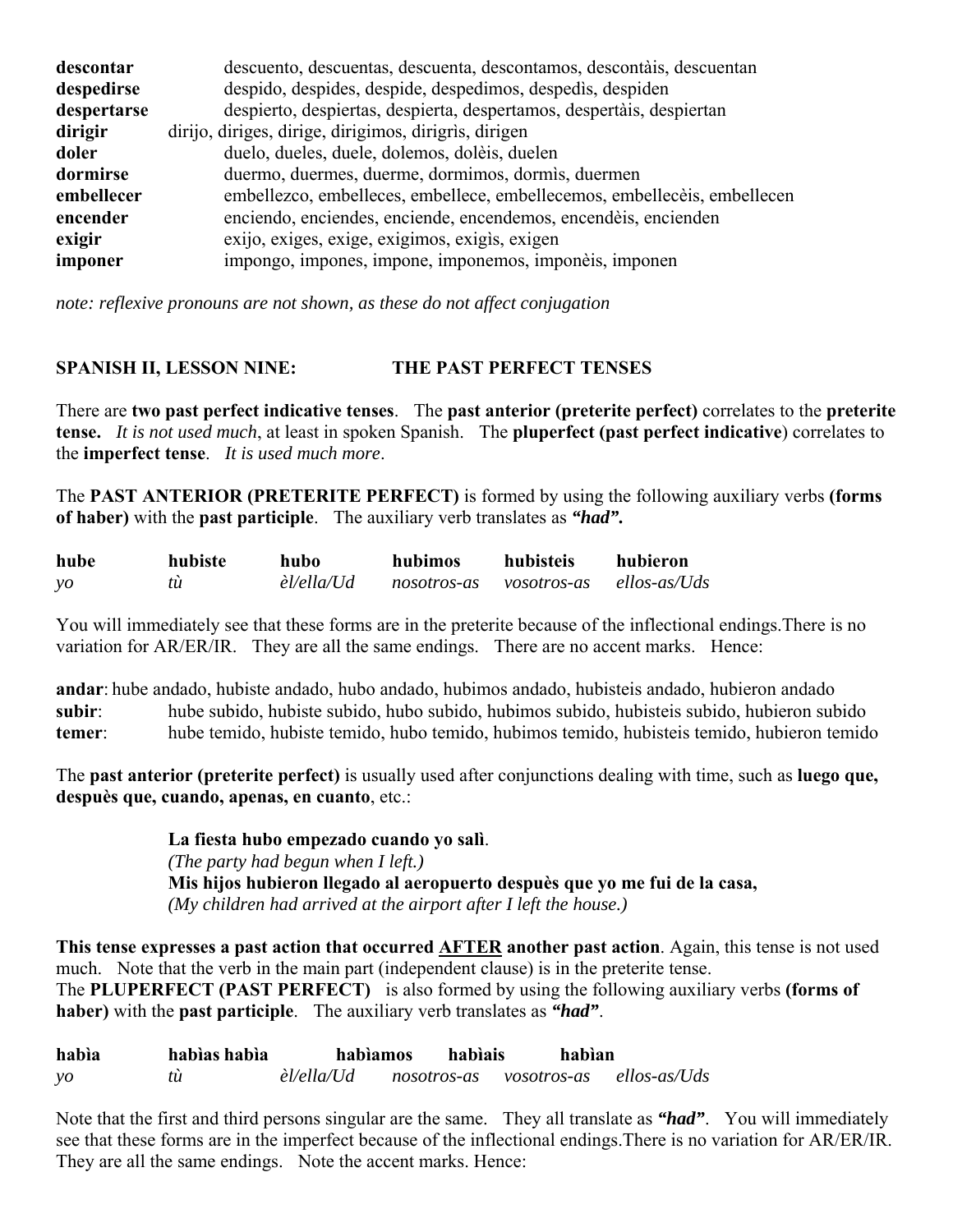**andar**: habìa andado, habìas andado, habìa andado, habìamos andado, habìais andado, habìan andado **subir**: habìa subido, habìas subido, habìa subido, habìamos subido, habìais subido, habìan subido **temer**: habìa temido, habìas temido, habìa temido, habìamos temido, habìais temido, habìan temido

### **This verb tense expresses an action that occurred BEFORE another past action, even if the other past action is only assumed. This verb tense is used** *much more* **than the past anterior (preterite perfect).**

# **Antes que ella saliò, mis amigos habìan bebido todos los refrescos.**

 *(Before she left, my friends had drunk all the sodas.) Note that the verb in the first part of the sentence is in the preterite tense; the rest of the sentence completes this past action.*

### **Cuando nosotros regresamos al salòn de clase, el profesor habìa explicado la lecciòn.**

 *(When we returned to the classroom, the teacher had explained the lesson.)*

 *Note that it is assumed that the teacher had done something before the past action in the first part.*

### **Ellos todavìa no habìan hablado cuando llegaron sus amigos.**

 *(They still had not talked when their friends arrived.)*

*Again, one past action had occurred (or in this case not occurred!) before another past action.*

 **Yo no sabìa que el bombero habìa extinguido el fuego.**

 *(I did not know that the fireman had extinguished the fire.)*

*Note that in this case the first action is in the imperfect; the second verb is still in the same relationship of an action that occurred (or in this case did not occur) before another past action.*

# **PRONOUNS come** *before* **the forms of haber in both of these verb tenses:**

# **¿Ya me habìa enviado Ud. ese mensaje?** *(Had you already sent me that message?)* **¿Ya me lo habìa enviado Ud.?** *(Had you already sent it to me?)* **¿Nos habìan vendido Uds. el trigo antes de que empezò la tempestad?** *(Had you sold us the wheat before the storm began?)* **¿Nos lo habìan vendido Uds. antes de que empezò la tempestad?** *(Had you sold it to us before the storm began?)* **Yo le habìa dicho a Ud. la direcciòn del hotel.** *(I had told you the address of the hotel.)* **Yo se la habìa dicho a Ud.** *(I had told it to you.)* **Antes que èl cantò esas canciones, los otros las habìan cantado.** *(Before he sang those songs, the others had sung them.)* **Antes que èl las cantò, los otros las habìan cantado.** *(Before he sang them, the others had sung them.)* SPANISH II, LESSON NINE: SUBJECT/VERB AGREEMENT

*Directions: Fill in the correct verb conjugations. Then translate the sentence in the indicated (\*) tense.*

01. **Muchos pescadores calvos \_\_\_\_\_\_\_\_sus barcos en el rìo. (Dirigir)**

| present                 | ∗<br>preterite | imperfect                 |  |
|-------------------------|----------------|---------------------------|--|
| future                  | conditional    | pres. prog.               |  |
| pres. perf.             | pret. perf.    | pluperfect                |  |
| 02.<br>La llovizna frìa |                | en el amanecer. (Empezar) |  |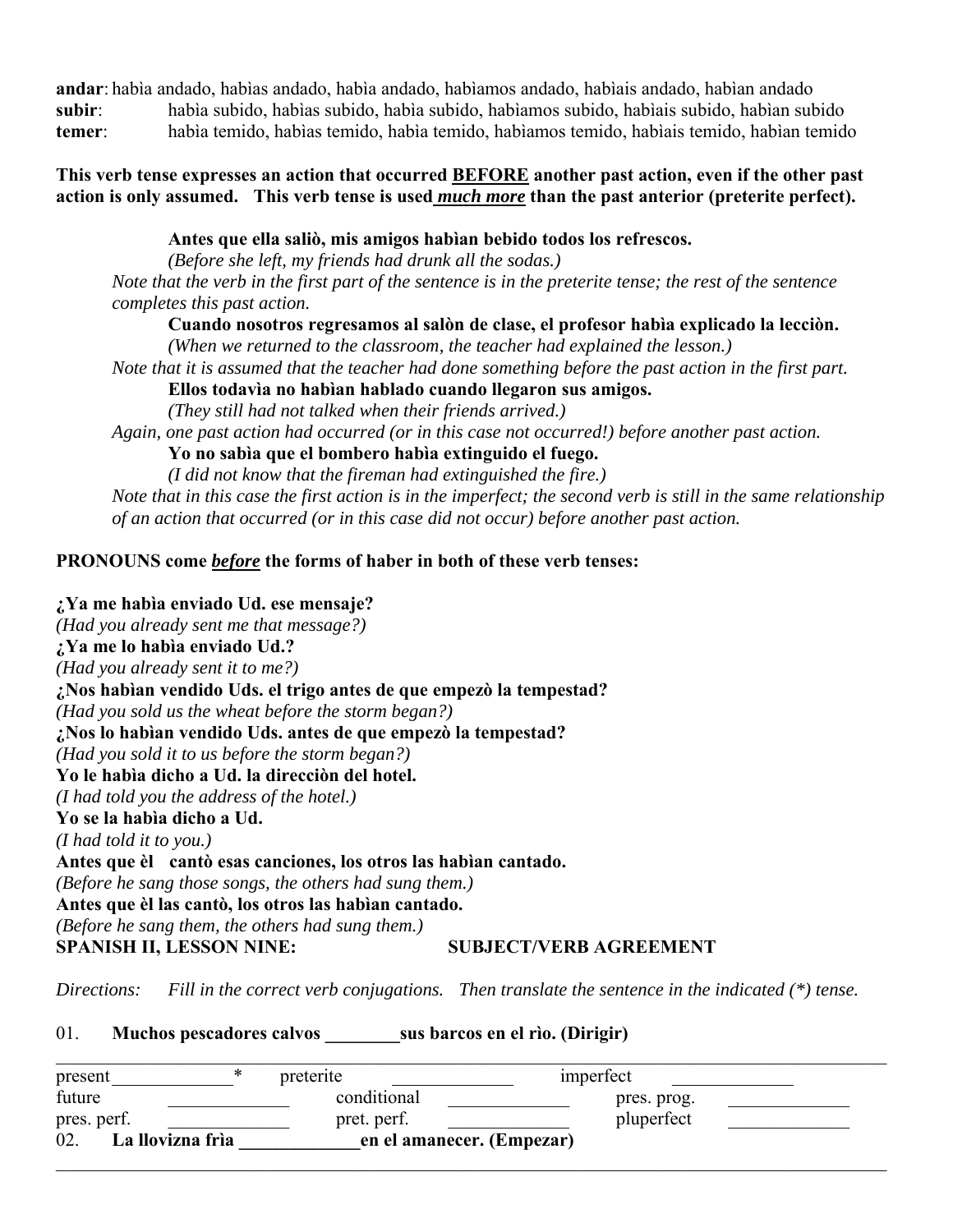|             | present preterite |                                                                                                                                       | $*$<br>imperfect<br><u> 1989 - Jan Stein Stein Stein Stein Stein Stein Stein Stein Stein Stein Stein Stein Stein Stein Stein Stein S</u>                                                                                                                                                                                                                              |
|-------------|-------------------|---------------------------------------------------------------------------------------------------------------------------------------|-----------------------------------------------------------------------------------------------------------------------------------------------------------------------------------------------------------------------------------------------------------------------------------------------------------------------------------------------------------------------|
|             |                   |                                                                                                                                       | future conditional pres. prog. pres. prog. pres. prog. pres. prog. pres. prog. pres. prog. pres. prog. pres. prog. pres. prog. pres. prog. pres. prog. pres. prog. pres. prog. pres. prog. pres. prog. pres. prog. pres. prog.                                                                                                                                        |
|             |                   |                                                                                                                                       |                                                                                                                                                                                                                                                                                                                                                                       |
|             |                   |                                                                                                                                       | 03. Un ganadero guapo y trabajador ____________nuevos campos para su ganado contento. (Descubrir)                                                                                                                                                                                                                                                                     |
|             |                   |                                                                                                                                       | $\overline{\ast}$                                                                                                                                                                                                                                                                                                                                                     |
| future      |                   | conditional<br><u> 1989 - Johann Barbara, martin a</u>                                                                                | pres. prog.<br><u> 1989 - Johann Harry Harry Harry Harry Harry Harry Harry Harry Harry Harry Harry Harry Harry Harry Harry Harry Harry Harry Harry Harry Harry Harry Harry Harry Harry Harry Harry Harry Harry Harry Harry Harry Harry Harry Ha</u>                                                                                                                   |
|             |                   |                                                                                                                                       |                                                                                                                                                                                                                                                                                                                                                                       |
|             |                   |                                                                                                                                       |                                                                                                                                                                                                                                                                                                                                                                       |
|             |                   |                                                                                                                                       |                                                                                                                                                                                                                                                                                                                                                                       |
| future      |                   | $\overline{\phantom{a}}$                                                                                                              | enditional<br>pret. perf.<br>pret. perf.<br>pres. prog.<br>pluperfect<br>pluperfect<br>$\frac{1}{\sqrt{1-\frac{1}{1-\frac{1}{1-\frac{1}{1-\frac{1}{1-\frac{1}{1-\frac{1}{1-\frac{1}{1-\frac{1}{1-\frac{1}{1-\frac{1}{1-\frac{1}{1-\frac{1}{1-\frac{1}{1-\frac{1}{1-\frac{1}{1-\frac{1}{1-\frac{1}{1-\frac{1}{1-\frac{1}{1-\frac{1}{1-\frac{1}{1-\frac{1}{1-\frac{1}{$ |
|             | pres. perf.       |                                                                                                                                       |                                                                                                                                                                                                                                                                                                                                                                       |
|             |                   |                                                                                                                                       |                                                                                                                                                                                                                                                                                                                                                                       |
|             |                   |                                                                                                                                       |                                                                                                                                                                                                                                                                                                                                                                       |
|             |                   |                                                                                                                                       |                                                                                                                                                                                                                                                                                                                                                                       |
|             |                   |                                                                                                                                       |                                                                                                                                                                                                                                                                                                                                                                       |
|             |                   |                                                                                                                                       | 06. Las agricultoras preocupadas _____________________las ranas, las gaviotas, y las tortugas. (Detestar)                                                                                                                                                                                                                                                             |
|             |                   |                                                                                                                                       |                                                                                                                                                                                                                                                                                                                                                                       |
|             |                   |                                                                                                                                       | $\ast$<br>pressure the conditional press prog.<br>press perf. and press perfect perf. and press perfect press perfect perfect perfect perfect perfect perfect of the restriction of the restriction of the restriction of the restriction                                                                                                                             |
|             |                   |                                                                                                                                       |                                                                                                                                                                                                                                                                                                                                                                       |
|             |                   |                                                                                                                                       | 07. El ejèrcito extraño y amenazador _____________la fauna silvestre y los pàjaros contentos. (Asustar)                                                                                                                                                                                                                                                               |
|             |                   |                                                                                                                                       | imperfect                                                                                                                                                                                                                                                                                                                                                             |
|             |                   |                                                                                                                                       | conditional pres. prog.                                                                                                                                                                                                                                                                                                                                               |
|             |                   |                                                                                                                                       |                                                                                                                                                                                                                                                                                                                                                                       |
|             |                   |                                                                                                                                       | 08. El campo soleado _____ muchos especies de animales felices y una catarata rebosante. (Contener)                                                                                                                                                                                                                                                                   |
|             | present preterite |                                                                                                                                       | imperfect<br><b>Contract Contract Contract</b>                                                                                                                                                                                                                                                                                                                        |
| future      |                   | conditional<br><u> Alexandria (m. 1888)</u>                                                                                           | pres. prog.                                                                                                                                                                                                                                                                                                                                                           |
| pres. perf. |                   | pret. perf.                                                                                                                           | and the set of the set of the set of the set of the set of the set of the set of the set of the set of the set o                                                                                                                                                                                                                                                      |
|             |                   |                                                                                                                                       | 09. Las fàbricas dañinas y diversas _______ muchos palos de leña y mucha arena. (Consumir)                                                                                                                                                                                                                                                                            |
|             |                   |                                                                                                                                       | imperfect<br>the control of the control of the                                                                                                                                                                                                                                                                                                                        |
| future      |                   | conditional                                                                                                                           | <u> 1990 - Johann Barbara, mart</u><br>pres. prog.                                                                                                                                                                                                                                                                                                                    |
|             | pres. perf.       | pret. perf.                                                                                                                           | $\ast$<br>pluperfect                                                                                                                                                                                                                                                                                                                                                  |
|             |                   |                                                                                                                                       | 10. Varios jardineros pacientes ________los jardines rodeado de la tierra hùmeda. (Desyerbar)                                                                                                                                                                                                                                                                         |
|             | present           | $\ast$<br>preterite                                                                                                                   | imperfect                                                                                                                                                                                                                                                                                                                                                             |
| future      |                   | conditional<br><u> 1989 - Johann Stoff, deutscher Stoffen und der Stoffen und der Stoffen und der Stoffen und der Stoffen und der</u> | $\rule{1em}{0.15mm}$ pres. prog.<br><u>and the state of the state of the state</u>                                                                                                                                                                                                                                                                                    |
| pres. perf. |                   | pret. perf.                                                                                                                           | pluperfect                                                                                                                                                                                                                                                                                                                                                            |
|             |                   |                                                                                                                                       | 11. Dos gallos rojizos y ciegos _______ para las gallinas contentas. (Competir)                                                                                                                                                                                                                                                                                       |
|             | present           | preterite                                                                                                                             | $\ast$<br>imperfect                                                                                                                                                                                                                                                                                                                                                   |
| future      |                   | conditional                                                                                                                           | pres. prog.                                                                                                                                                                                                                                                                                                                                                           |
|             | pres. perf.       |                                                                                                                                       |                                                                                                                                                                                                                                                                                                                                                                       |
|             |                   |                                                                                                                                       |                                                                                                                                                                                                                                                                                                                                                                       |
|             | present           | preterite                                                                                                                             | $*$<br>imperfect                                                                                                                                                                                                                                                                                                                                                      |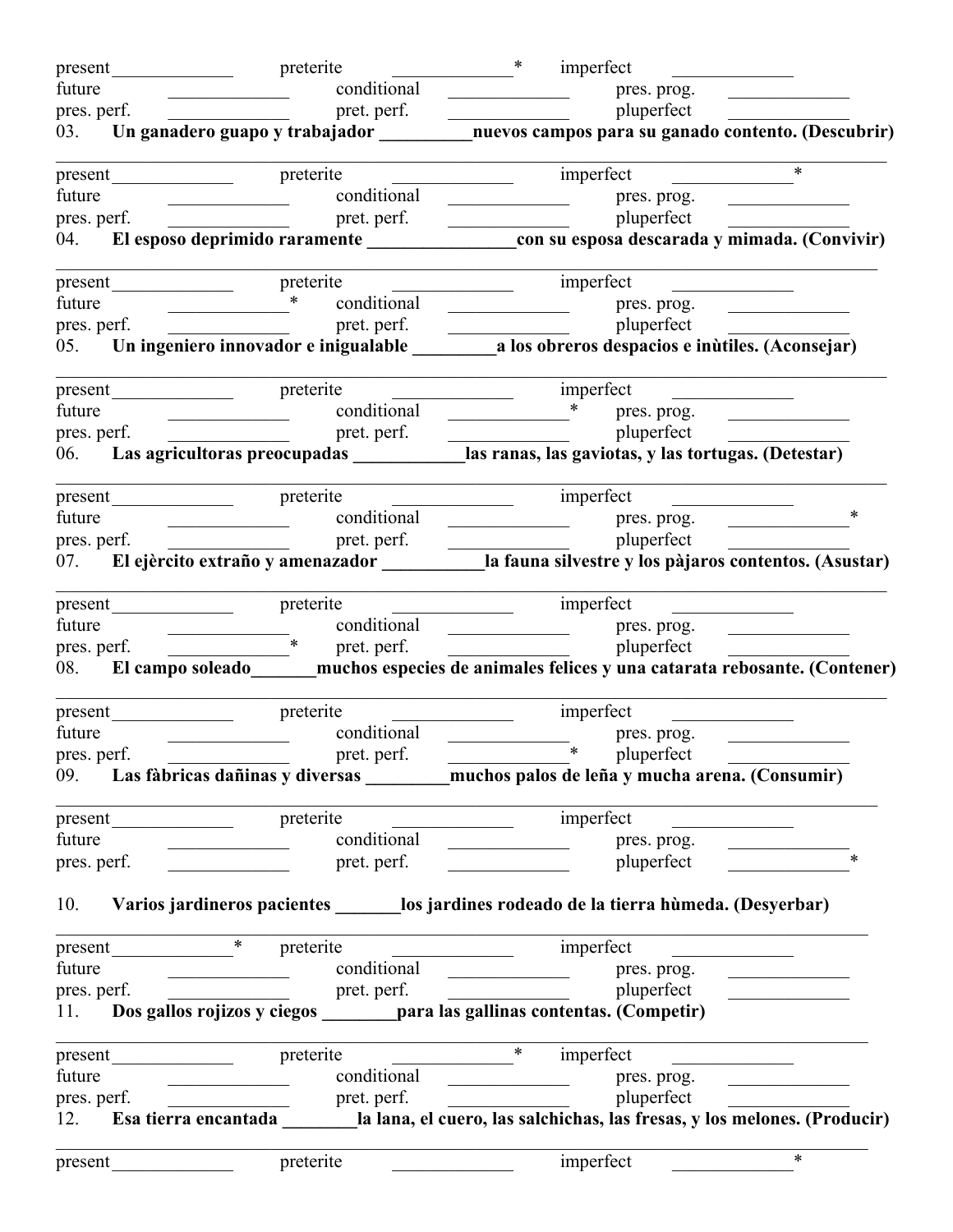| future |                   | conditional                                                                                                                                                                                                                                                                                                                                                                                                                                                                    | pres. prog.                                                                                                             |                                                |
|--------|-------------------|--------------------------------------------------------------------------------------------------------------------------------------------------------------------------------------------------------------------------------------------------------------------------------------------------------------------------------------------------------------------------------------------------------------------------------------------------------------------------------|-------------------------------------------------------------------------------------------------------------------------|------------------------------------------------|
|        | pres. perf.       | pret. perf.<br><u> 1989 - Andrea Station Barbara, amerikan</u>                                                                                                                                                                                                                                                                                                                                                                                                                 | pluperfect                                                                                                              |                                                |
|        |                   | 13. Muchas màquinas complicadas en el faro y las fàbricas rara vez                                                                                                                                                                                                                                                                                                                                                                                                             |                                                                                                                         | bien. (Funcionar)                              |
|        |                   | <u> 1990 - Johann Barbara, martxa a</u>                                                                                                                                                                                                                                                                                                                                                                                                                                        | imperfect                                                                                                               |                                                |
| future |                   | $\begin{array}{c c c c c} \hline \multicolumn{3}{c }{\textbf{1}} & \multicolumn{3}{c }{\textbf{2}} \\ \hline \multicolumn{3}{c }{\textbf{2}} & \multicolumn{3}{c }{\textbf{3}} \\ \hline \multicolumn{3}{c }{\textbf{4}} & \multicolumn{3}{c }{\textbf{5}} \\ \hline \multicolumn{3}{c }{\textbf{5}} & \multicolumn{3}{c }{\textbf{6}} \\ \hline \multicolumn{3}{c }{\textbf{6}} & \multicolumn{3}{c }{\textbf{7}} \\ \hline \multicolumn{3}{c }{\textbf{6}} &$<br>conditional | pres. prog.<br><u> 1989 - Johann Barbara, martin a</u>                                                                  | <u> The Communication of the Communication</u> |
|        | pres. perf.       |                                                                                                                                                                                                                                                                                                                                                                                                                                                                                |                                                                                                                         |                                                |
|        |                   | pres. perf. pret. perf. pret. perf. perf. perf. perf. perf. perf. perf. perf. perf. perf. perf. perf. perf. perf. perf. perf. perfect $14.$ La mineria, las fàbricas, y la industria en general en los escombros. (Resultar)                                                                                                                                                                                                                                                   |                                                                                                                         |                                                |
|        | present preterite |                                                                                                                                                                                                                                                                                                                                                                                                                                                                                |                                                                                                                         |                                                |
| future |                   | conditional                                                                                                                                                                                                                                                                                                                                                                                                                                                                    | $\begin{array}{cccc}\n & \ast & \text{pres. prog.} \\  \end{array}$                                                     |                                                |
|        |                   | pres. perf. <u>_________________</u> pret. perf.                                                                                                                                                                                                                                                                                                                                                                                                                               | pluperfect                                                                                                              |                                                |
|        |                   | 15. Nosotros _______ un refrigerador, unas baldosas duras, y unos impermeables flojos. (Comprar)                                                                                                                                                                                                                                                                                                                                                                               |                                                                                                                         |                                                |
|        |                   | $\frac{1}{2}$ imperfect                                                                                                                                                                                                                                                                                                                                                                                                                                                        | <u> 1986 - Johann Stoff, deutscher Stoff, der Stoff, deutscher Stoff, der Stoff, der Stoff, der Stoff, der Stoff, d</u> |                                                |
| future |                   | <u> Alexandria (m. 1888)</u>                                                                                                                                                                                                                                                                                                                                                                                                                                                   | conditional <u>examence</u> pres. prog.                                                                                 | $\ast$                                         |
|        |                   |                                                                                                                                                                                                                                                                                                                                                                                                                                                                                | pluperfect                                                                                                              |                                                |
|        |                   | 16. Ellos les electivo, una campana, y un congelador a los pobres. (Donar)                                                                                                                                                                                                                                                                                                                                                                                                     |                                                                                                                         |                                                |
|        | present preterite |                                                                                                                                                                                                                                                                                                                                                                                                                                                                                | imperfect                                                                                                               |                                                |
| future |                   |                                                                                                                                                                                                                                                                                                                                                                                                                                                                                |                                                                                                                         |                                                |
|        |                   | future conditional pres. prog.<br>pres. perf. $\frac{\text{conditional}}{\text{pret. perf.}}$ pres. prog.                                                                                                                                                                                                                                                                                                                                                                      |                                                                                                                         |                                                |
|        |                   | 17. El pronòstico les a los obreros de una tormenta con los relàmpagos y el trueno. (Avisar)                                                                                                                                                                                                                                                                                                                                                                                   |                                                                                                                         |                                                |
|        |                   |                                                                                                                                                                                                                                                                                                                                                                                                                                                                                |                                                                                                                         |                                                |
|        |                   | future conditional pres. prog.<br>pres. perf. perf. perf. perf. perf. perf. perf. perfect pluperfect                                                                                                                                                                                                                                                                                                                                                                           |                                                                                                                         |                                                |
|        |                   |                                                                                                                                                                                                                                                                                                                                                                                                                                                                                |                                                                                                                         |                                                |
| 18.    |                   | Nuestra cena de los chorizos, los caracoles, y los cangrejos en un postre de fresas. (Culminar)                                                                                                                                                                                                                                                                                                                                                                                |                                                                                                                         |                                                |
|        |                   | preterite                                                                                                                                                                                                                                                                                                                                                                                                                                                                      | imperfect                                                                                                               |                                                |
| future |                   | conditional                                                                                                                                                                                                                                                                                                                                                                                                                                                                    | pres. prog.<br><u> 1990 - Johann Stoff, franc</u>                                                                       |                                                |
|        | pres. perf.       | pret. perf.                                                                                                                                                                                                                                                                                                                                                                                                                                                                    | pluperfect                                                                                                              | $\ast$                                         |

# **SPANISH II, LESSON NINE: IMPERATIVES**

hermana.(celebrar)

*Directions: Write the verb in the indicated imperative form. Then translate the command.*

# **FORMAL IMPERATIVE**

| 01. | Ud. (desarrollar) un plan.           | 05. | ¡Hay peligro!    | Ud. (esconderse)          |
|-----|--------------------------------------|-----|------------------|---------------------------|
| 02. | Ud. (borrar) el pisaròn.             | 06. | cena.(descansar) | Ud. antes de tomar la     |
| 03. | Ud. el piso sucio. (barrer)          | 07. |                  | Ud. cada dìa. (afeitarse) |
| 04. | Ud. en la clase de ciencia. (cursar) |     |                  |                           |
| 05. | Ud. los cumpleaños de su             | 08. | No<br>(gastar)   | Uds. demasiado dinero.    |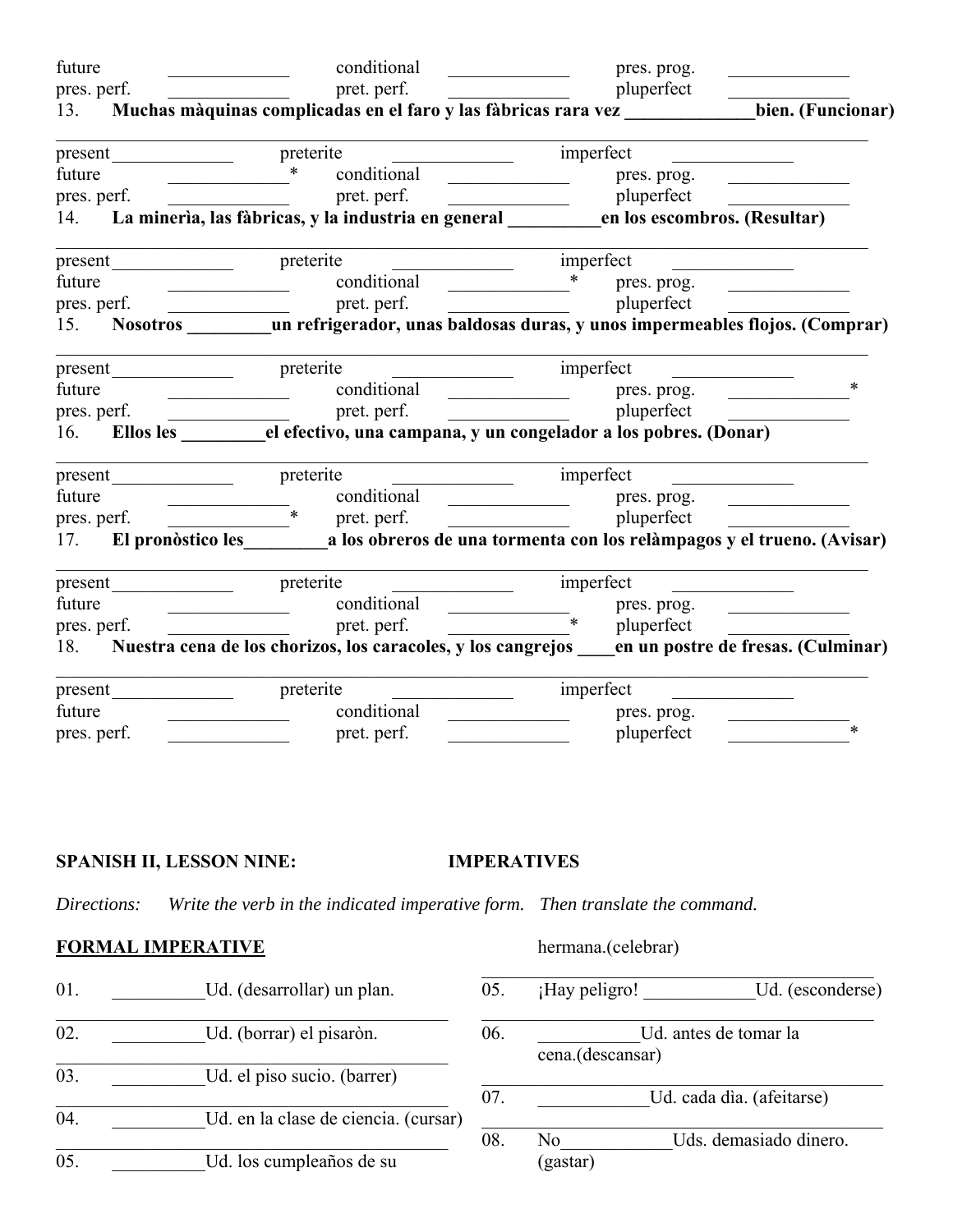|                   |                                                                                             | 06. | tù el carro al bordillo. (empujar)                                                                                                                                                                                                                                        |
|-------------------|---------------------------------------------------------------------------------------------|-----|---------------------------------------------------------------------------------------------------------------------------------------------------------------------------------------------------------------------------------------------------------------------------|
| 09.               | Uds. tan pronto!<br>¡No<br>(desanimarse)                                                    | 07. | tù esa màquina. (desarmar)                                                                                                                                                                                                                                                |
| 10.               | Uds. un mapa de la ciudad.<br>(dibujar)                                                     | 08. | tù a las circunstancias.<br>(adaptarse)                                                                                                                                                                                                                                   |
| 11.               | Uds. antes de tomar el<br>ejercicio. (estirarse)                                            | 09. | tù antes de las nueve.<br>No new years of the New York of the New York of the New York of the New York of the New York of the New York o<br>New York of the New York of the New York of the New York of the New York of the New York of the New York of the<br>(dormirse) |
| 12.               | Uds. la luz al entrar en la sala.<br>(prender)                                              | 10. | tù hasta las dos de la tarde.<br>No r<br>(almorzar)                                                                                                                                                                                                                       |
| 13.               | ¡No nos Ud. esa casa! (alquilar)                                                            | 11. | ¡No tù las patas del gato! (besar)                                                                                                                                                                                                                                        |
| 14.               | Ud. el botòn al derecho del<br>teclado. (oprimir)                                           | 12. | No tù la luz en el pasillo. (apagar)                                                                                                                                                                                                                                      |
| $\overline{15}$ . | Uds. el congelador a la escuela.<br>(donar)                                                 | 13. | tù en el parqueadero<br>No<br>municipal. (acampar)                                                                                                                                                                                                                        |
| 16.               | Ud. a los atros ahora mismo!<br>$i$ Les<br>(disculparse)                                    | 14. | tù el telèfono ahora mismo.<br>No<br>(desconectar)                                                                                                                                                                                                                        |
|                   | <b>FAMILIAR IMPERATIVE</b><br>("tu" is included for clarity; it is not normally said.)      | 15. | ¡No les tù a los otros mas<br>adinerados! (detestar)                                                                                                                                                                                                                      |
| 01.               | tù las peras. (compartir)                                                                   | 16. | tù todo su dinero. (gastar)<br>No no                                                                                                                                                                                                                                      |
| 02.               | tù ese perro obediente. (elogiar)                                                           | 17. | tù el paraguas en la mesa. (poner)                                                                                                                                                                                                                                        |
| 03.               | tù el agua dulce. (conservar)                                                               | 18. | tù de la casa ahorita! (salir)<br>$\mathbf{i}$ and $\mathbf{j}$                                                                                                                                                                                                           |
| 04.               | tù el ventilador. (enchufar)                                                                | 19. | me tù esos cuentos! (decir)<br>$i_{-}$                                                                                                                                                                                                                                    |
| 05.               | tù muy de la mañana. (desayunar)                                                            |     |                                                                                                                                                                                                                                                                           |
|                   | <b>SPANISH II, LESSON NINE:</b>                                                             |     | <b>SER/ESTAR/HAY</b>                                                                                                                                                                                                                                                      |
|                   | Use the appropriate form of ser, estar, or hay. Then translate the sentence.<br>Directions: |     |                                                                                                                                                                                                                                                                           |
| 01.               | Mis dos hermanas ______________tristes y enfermas hoy.                                      |     |                                                                                                                                                                                                                                                                           |
| 02.               | Los obreros en la fàbrica cansadas al fin del dia.                                          |     |                                                                                                                                                                                                                                                                           |
| 03.               | muchas tortugas, gaviotas, y ranas en la playa.                                             |     |                                                                                                                                                                                                                                                                           |
| 04.               |                                                                                             |     |                                                                                                                                                                                                                                                                           |
| 05.               | Mi cinturòn<br>de cuero marròn.                                                             |     | <u> 1989 - Johann Stein, marwolaethau a bhann an t-Amhain an t-Amhain an t-Amhain an t-Amhain an t-Amhain an t-A</u>                                                                                                                                                      |

06. En el mercado \_\_\_\_\_\_\_\_\_\_\_\_muchos melones, fresas, salchichas, y cangrejos.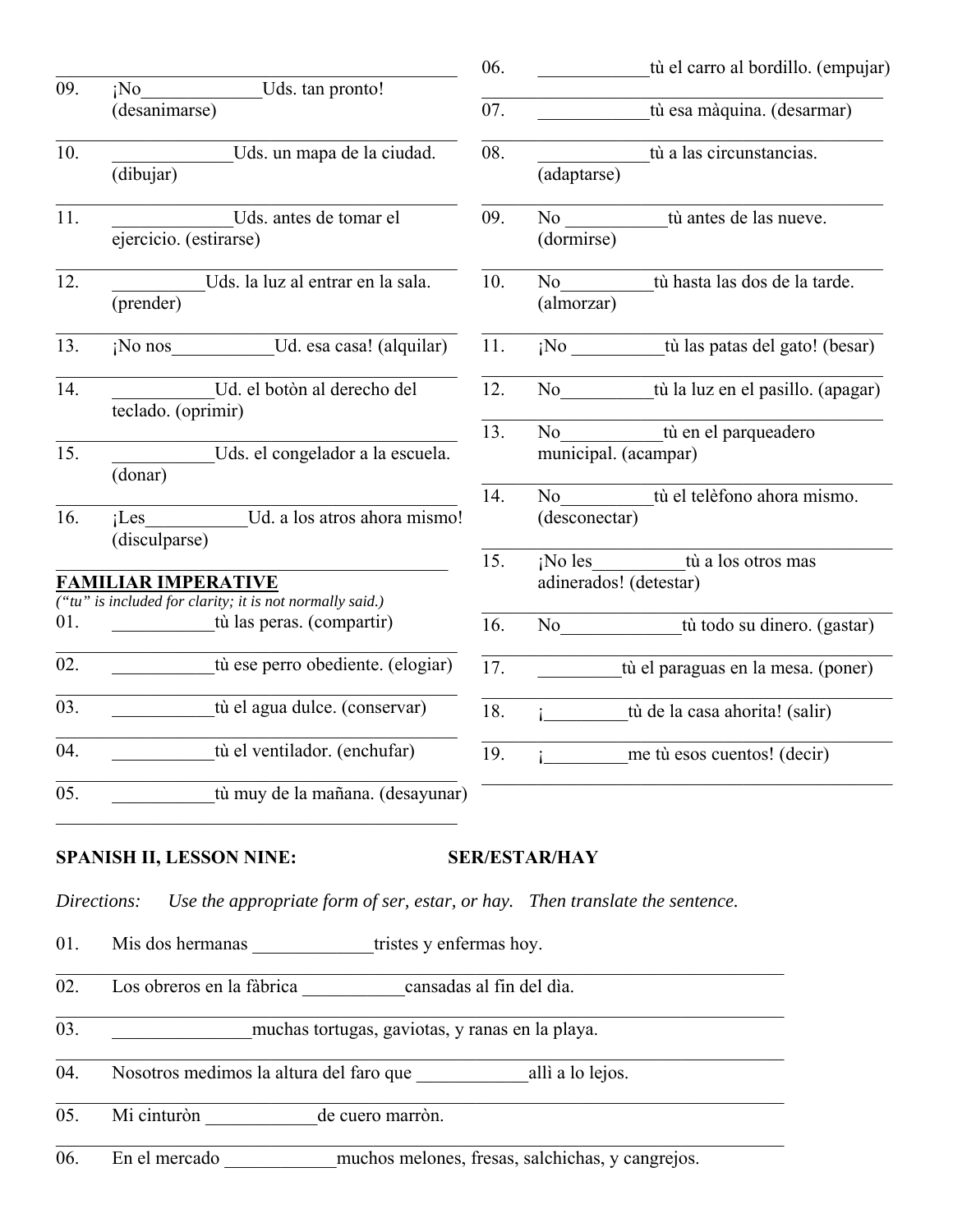| 07.               |                                                                                      |                                                                                           |                           |
|-------------------|--------------------------------------------------------------------------------------|-------------------------------------------------------------------------------------------|---------------------------|
| 08.               |                                                                                      |                                                                                           |                           |
| 09.               | Mi camisa _______ de cotòn.                                                          |                                                                                           |                           |
| 10.               | Esos olmos ___________________una protección contra el viento.                       |                                                                                           |                           |
| 11.               | habichuelas y arroz allì en el mostrador.                                            |                                                                                           |                           |
| 12.               | El agua dulce _________________necesario para preparar la cena.                      | the control of the control of the control of the control of the control of                |                           |
| 13.               | La leña al lado del cobertizo.                                                       |                                                                                           |                           |
| 14.               |                                                                                      |                                                                                           |                           |
| 15.               | una docena de gaviotas alli en la terraza.                                           | the control of the control of the control of the control of the control of the control of |                           |
| 16.               | La mineria una industria importante en esa tierra.                                   |                                                                                           |                           |
| 17.               | Los ganaderos en el campo cerca de la fàbrica.                                       |                                                                                           |                           |
| 18.               | muchas especies de fauna silvestre en el contorno.                                   |                                                                                           |                           |
| 19.               |                                                                                      |                                                                                           |                           |
| 20.               | El ingeniero un empleado de la fàbrica.                                              |                                                                                           |                           |
| $\overline{21}$ . | muchos olmos, olivos, y palmas en el granjo.                                         |                                                                                           |                           |
| 22.               |                                                                                      |                                                                                           |                           |
| 23.               | Juanita enerviosa todos los días.                                                    |                                                                                           |                           |
|                   | <b>SPANISH II, LESSON NINE:</b>                                                      | <b>GENDER/NUMBER AGREEMENT</b>                                                            |                           |
|                   | Write the correct ending for the modifier. Then translate the phrase.<br>Directions: |                                                                                           |                           |
| 01.               | El anocher tranquil                                                                  | 08.                                                                                       | Los faros incòmod         |
| 02.               | Las esposas deprimid                                                                 | 09.                                                                                       | La esposa descarad        |
| 03.               | Las estrellas deslumbrant                                                            | 10.                                                                                       | Los ingenieros innovador  |
| 04.               | La lana teñid                                                                        | 11.                                                                                       | Las tierras inùtil        |
| 05.               | Los pronòsticos verdader                                                             | 12.                                                                                       | Los relàmpagos amenazador |
| 06.               | El melòn rojiz                                                                       | 13.                                                                                       | Las obreras trabajador    |
| 07.               | La leña mojad                                                                        | 14.                                                                                       | El canal rebosant         |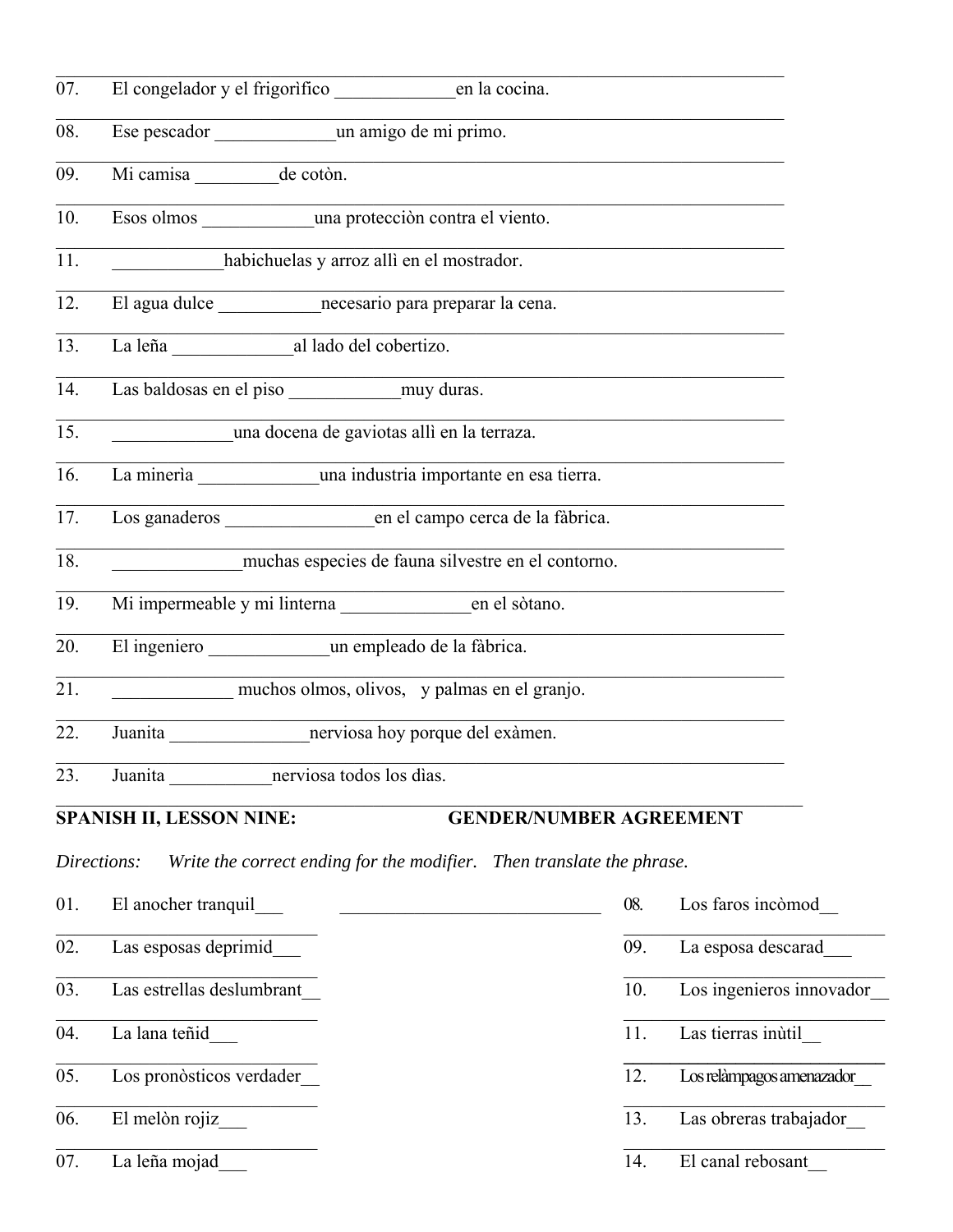| 15. | El contorno divers     |
|-----|------------------------|
| 16. | Los sòtanos lujos      |
| 17. | Las baldosas decoratad |
| 18. | El aguacero inolvidabl |
| 19. | Los palos tallado      |
| 20. | La catarata dramàtic   |
| 21. | Las gallinas cieg      |

### SPANISH II, LESSON NINE: MATCHING/GROUPING VOCABULARY

*Directions: Choose words from this packet vocabulary. Write them in Spanish and then in English.*

# **ANIMALES/CRIATURAS**

| 01.             |                 |     |                             |                        |                         |
|-----------------|-----------------|-----|-----------------------------|------------------------|-------------------------|
| 02.             |                 |     | <b>ESFUERZAS NATURALES</b>  |                        |                         |
| 03.             |                 | 01. |                             |                        |                         |
| 04.             |                 | 02. |                             | <b>ALIMENTOS</b>       |                         |
| 05.             |                 | 03. |                             | 01.                    |                         |
|                 |                 | 04. |                             | 02.                    |                         |
|                 | ÀRBOLES/PLANTAS | 05. |                             | 03.                    |                         |
| 01.             |                 |     |                             | 04.                    |                         |
| 02.             |                 |     | <b>DONDE SE PUEDE VIVIR</b> | 05.                    |                         |
| 03.             |                 | 01. |                             |                        |                         |
| 04.             |                 | 02. |                             |                        | <b>TIPOS DE OBREROS</b> |
| 05.             |                 | 03. |                             | 01.                    |                         |
|                 |                 | 04. |                             | 02.                    |                         |
| <b>MÀQUINAS</b> |                 | 05. |                             | 03.                    |                         |
| 01.             |                 |     |                             | 04.                    |                         |
| 02.             |                 |     | <b>MATERIALES NATURALES</b> | 05.                    |                         |
| 03.             |                 | 01. |                             |                        |                         |
| 04.             |                 | 02. |                             | <b>COSAS MARITIMAS</b> |                         |
| 05.             |                 | 03. |                             | 01.                    |                         |
|                 |                 | 04. |                             | 02.                    |                         |
|                 |                 | 05. |                             | 03.                    |                         |
|                 |                 |     |                             | 04.                    |                         |
|                 |                 |     |                             | 05.                    |                         |
|                 |                 |     |                             |                        |                         |

#### **SPANISH II, LESSON NINE: PRONOUNS/PRONOUN USAGE**

*Directions: Write in the correct pronoun(s); then translate the sentence. The number of blanks indicates the number of words in the relative pronoun:*

#### *relative pronouns*

01. La señorita pelirroja,\_\_\_ \_\_\_\_\_\_ te he hablado, està paràndose muy cerca de la puerta. *(of whom)*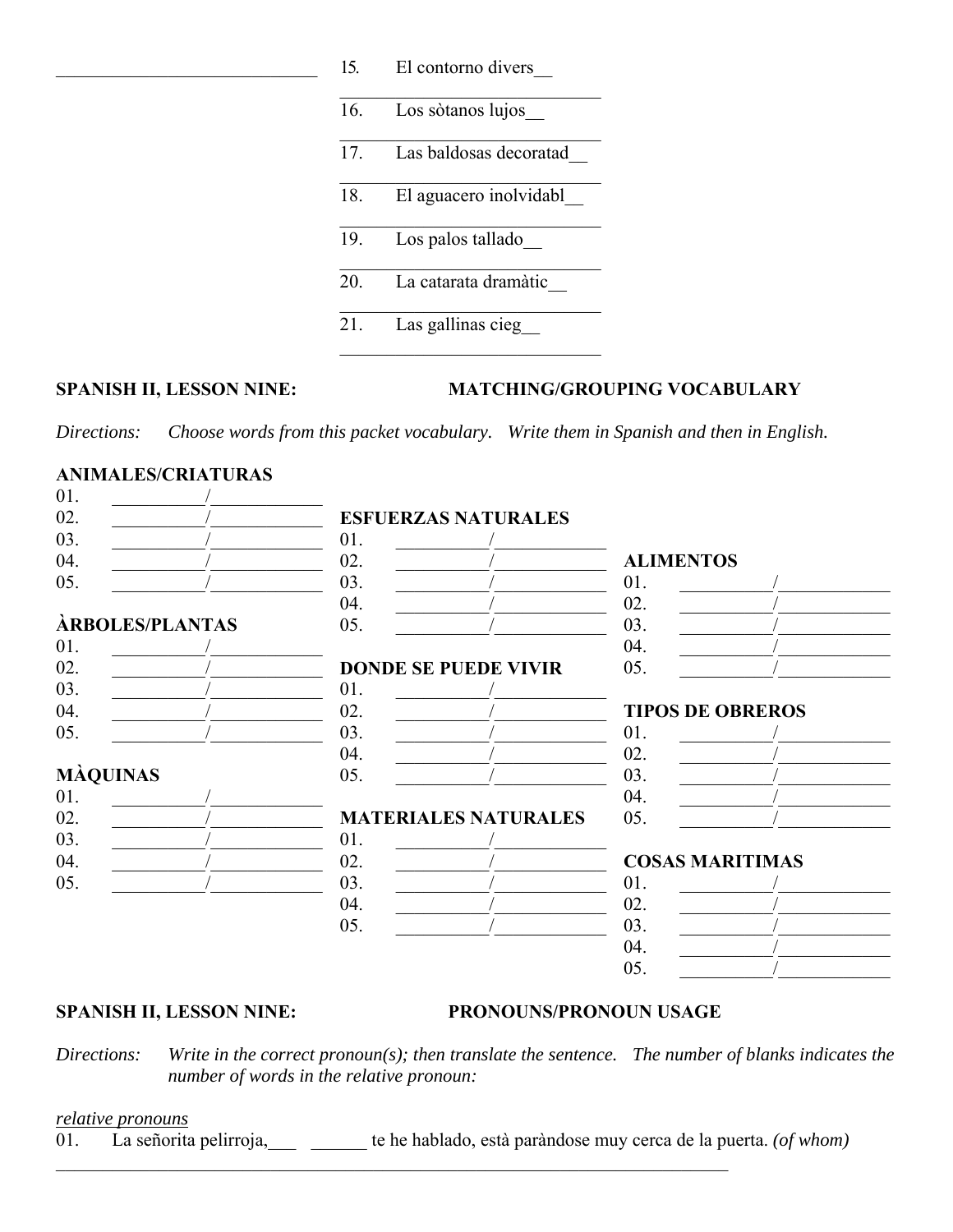| 02.               |                                                                                    | Este plato de fresas es mìo; ________ ________està en el mostrador en la cocina. (yours) |
|-------------------|------------------------------------------------------------------------------------|------------------------------------------------------------------------------------------|
| 03.               |                                                                                    | El profesor, en enseñaba la clase de ciencia, muriò ayer por la tarde. (he who)          |
| 04.               |                                                                                    | Los pescadores, trabajan en ese barco allì, son mis primos. (the ones who)               |
| 05.               |                                                                                    | El taxi ______ __________saliò esa señorita alta y bonita, ya ha salido. (from which)    |
| 06.               |                                                                                    | Mi gato, nombre es "Asesino", està durmiendo encima del frigorifico. (whose)             |
| 07.               |                                                                                    |                                                                                          |
| 08.               | Mariela prefiere es dormir hasta las dos de la tarde. (what, that which)           |                                                                                          |
| 09.               | Ese muchacho, $lleva$ lleva la camisa rayada, es mi hermano. (he who, the one who) |                                                                                          |
| 10.               | i son esos cuadernos embellecidos? (for whom)                                      |                                                                                          |
| 11.               | demonstrative pronouns                                                             | carro descapotable tiene dos llantas desinfladas. (that)                                 |
| 12.               |                                                                                    | libros en la biblioteca son gruesos. (those)                                             |
| 13.               | Tengo que ir a una fiesta noche. (this)                                            |                                                                                          |
| 14.               | $i$ Què es $\frac{?}{this}$                                                        |                                                                                          |
| $\overline{15}$ . | àrboles a lo lejos son olmos y olivos. (those)                                     |                                                                                          |
| 16.               |                                                                                    | $ic$ De quièn son camisa de lana? (these)                                                |
| 17.               | señorita me diò un beso inolvidable. (that)                                        |                                                                                          |
| 18.               | gaviotas a lo lejos son muy desagradables. (those)                                 |                                                                                          |
| 19.               | pàjaros estàn encima de los escombros en el campo. (those)                         |                                                                                          |
| 20.               |                                                                                    | ¡Què me disgustan salchichas malodorosas!<br>(these)                                     |
|                   | possessive pronouns                                                                |                                                                                          |
|                   | $t^{\text{other}}$                                                                 |                                                                                          |

- 21. El corral para \_\_\_\_\_\_\_tortugas està allì atras de la casa. *(my)*
- 22. No vamos a comer \_\_\_\_\_\_\_\_\_\_\_habichuelas picantes. *(our)*
- 23. ¿A tì no te gustan \_\_\_\_\_\_\_\_zapatos de cuero rojizo? *(your)*
- 24. Ella le diò \_\_\_\_\_\_\_\_\_\_falda floja a una amiga. *(her)*

25. Los agricultores cuidaron a \_\_\_\_\_\_\_\_\_\_gallos y gallinas. *(their)*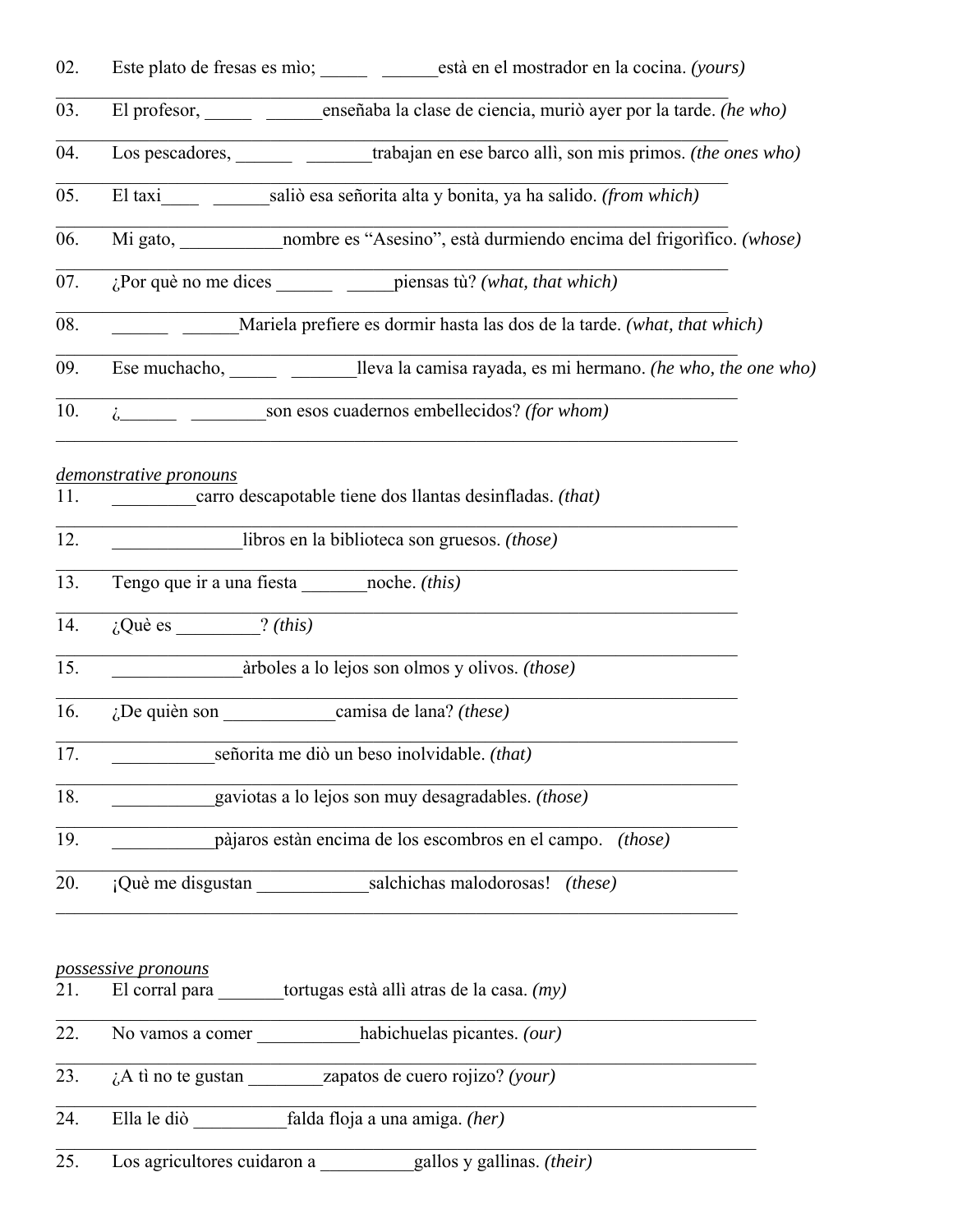| 26.               |                                                                                     |  |  |  |
|-------------------|-------------------------------------------------------------------------------------|--|--|--|
| 27.               | Yo me puse $\_\_\_\_\_\_\$ calcetines de lana porque del frio. $(my)$               |  |  |  |
| 28.               | Esos calamares allì en la mesa son _____________. (ours)                            |  |  |  |
| 29.               | Esos pescaderos ciegos navigaban __________ barcos en el canal estrecho. (their)    |  |  |  |
| 30.               | El ingeniero nos mostrò ______ dibujos inùtiles. (his)                              |  |  |  |
|                   | indirect object pronouns                                                            |  |  |  |
| 31.               | Los ganadores mostraron su ganado contento. (to us)                                 |  |  |  |
| 32.               | El ingeniero principal de la fàbrica diò la información a los obreros. (to them)    |  |  |  |
| 33.               | Los músicos dedicaron una canción triste a esa señorita. (to her)                   |  |  |  |
| 34.               | La agricultora ________ mostraba unos melones formidables a las clientes. (to them) |  |  |  |
| 35.               | $i$ Por què no dabas tù esas baldosas embellecidas ayer por la tarde? (to us)       |  |  |  |
| 36.               | ¿Cuàndo vas a dar _________ a esa señorita guapa una gaviota ciega? (to her)        |  |  |  |
| $\overline{37}$ . | Ella había dado a la rana un beso, pero nada especial occurió. (to it)              |  |  |  |
| 38.               | Los pescadores daràn a Uds. unos pulpos húmedos. (to you)                           |  |  |  |
| 39.               | Los negociantes donaron un impermeable decorado. (to me)                            |  |  |  |
| 40.               | La esposa de ese hombre deprimido ________ dirà un plato de fresas. (to him)        |  |  |  |

# *direct object pronouns*

| 41. | Esa olla allì es mìa. ¡Dàme, por favor!             |  |
|-----|-----------------------------------------------------|--|
| 42. | Necesitamos mas campanas. Vamos a comprar .         |  |
| 43. | ¡No es un cuento verdadero! ¿Por què me dijo Ud.?   |  |
| 44. | Esos calamares me parecen muy sabrosos. Voy a comer |  |
| 45. | Hay muchos animales en el bosque, pero no<br>vemos. |  |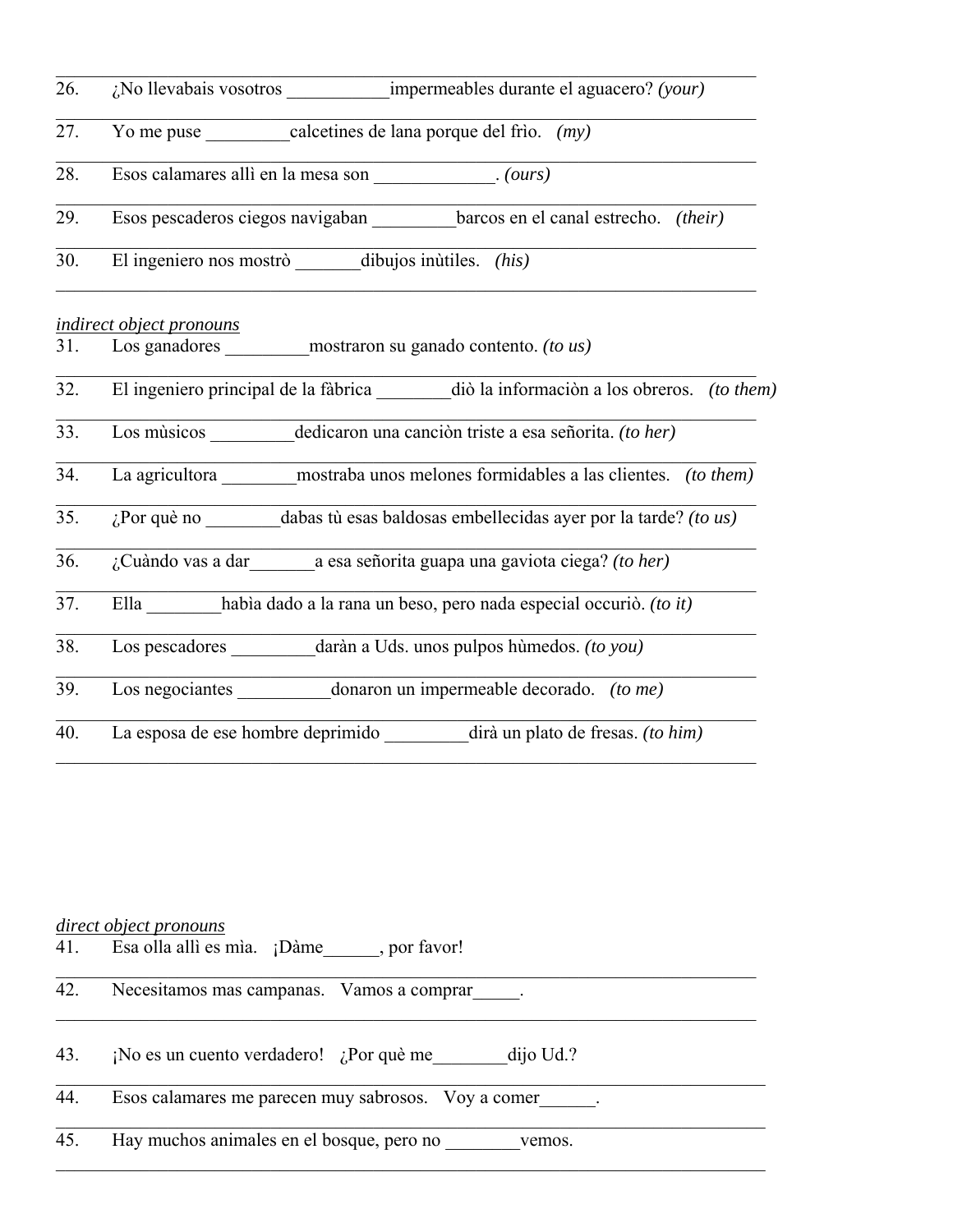| 46. | Habían muchas estrellas en el cielo. $\partial N$ o viste?                                           |  |
|-----|------------------------------------------------------------------------------------------------------|--|
| 47. | Los oberos necesitan el agua dulce. No pueden trabajar sin obtener .                                 |  |
| 48. | Los pescadores querían un faro en la costa. Un ingeniero innovador se construyó para ellos.          |  |
| 49. | Había mucho trueno durante la tempestad, pero no coi.                                                |  |
| 50. | A mì me gustan las palmas. Voy a poner en mi cèsped.                                                 |  |
|     | double object pronouns                                                                               |  |
| 51. | El hombre en ese puesto del mercado vende las salchichas. Quiero compràr ________(me some)           |  |
| 52. |                                                                                                      |  |
| 53. | A esas señoritas les faltan las blusas. Sus padres van a compràr ________ para ellas.(them some)     |  |
| 54. | El carpintero necesita mas clavos. Traìgan Uds. a èl. (him some)                                     |  |
| 55. |                                                                                                      |  |
| 56. | Yo necesitaba un palo carvado. Mi amiga _____ _____ enviò. (me it)                                   |  |
| 57. | Mi hijo querìa darme una olla a presiòn, pero mi hija ya _____ _____habìa dado. (me it)              |  |
| 58. | Los mochileros necesitaban mas palos de leña, y un amigo _____ ______ comprò para ellos. (them some) |  |
| 59. | Esas pobres allì necesitaban el alimento, y el gobierno està dàndo a ellas. (them it)                |  |
| 60. | Necesito la escoba para barrer el piso. Sàque ______ _____Ud. ahorita! (me it)                       |  |

# **SPANISH II, LESSON NINE: EXPRESSIONS**

- *Directions: Use the idiomatic expressions in the packet to translate these sentences into Spanish. Use familiar imperatives where applicable.*
- 01. I want to mow the lawn: the trouble is that it is raining.
- 02. One has to work a lot to earn a living.
- 03. My friend told me of a concert. Where does it take place?
- 04. I can't take lunch with you today. Maybe another day!
- 05. I would like to ride a skateboard, but I don't want to break my neck.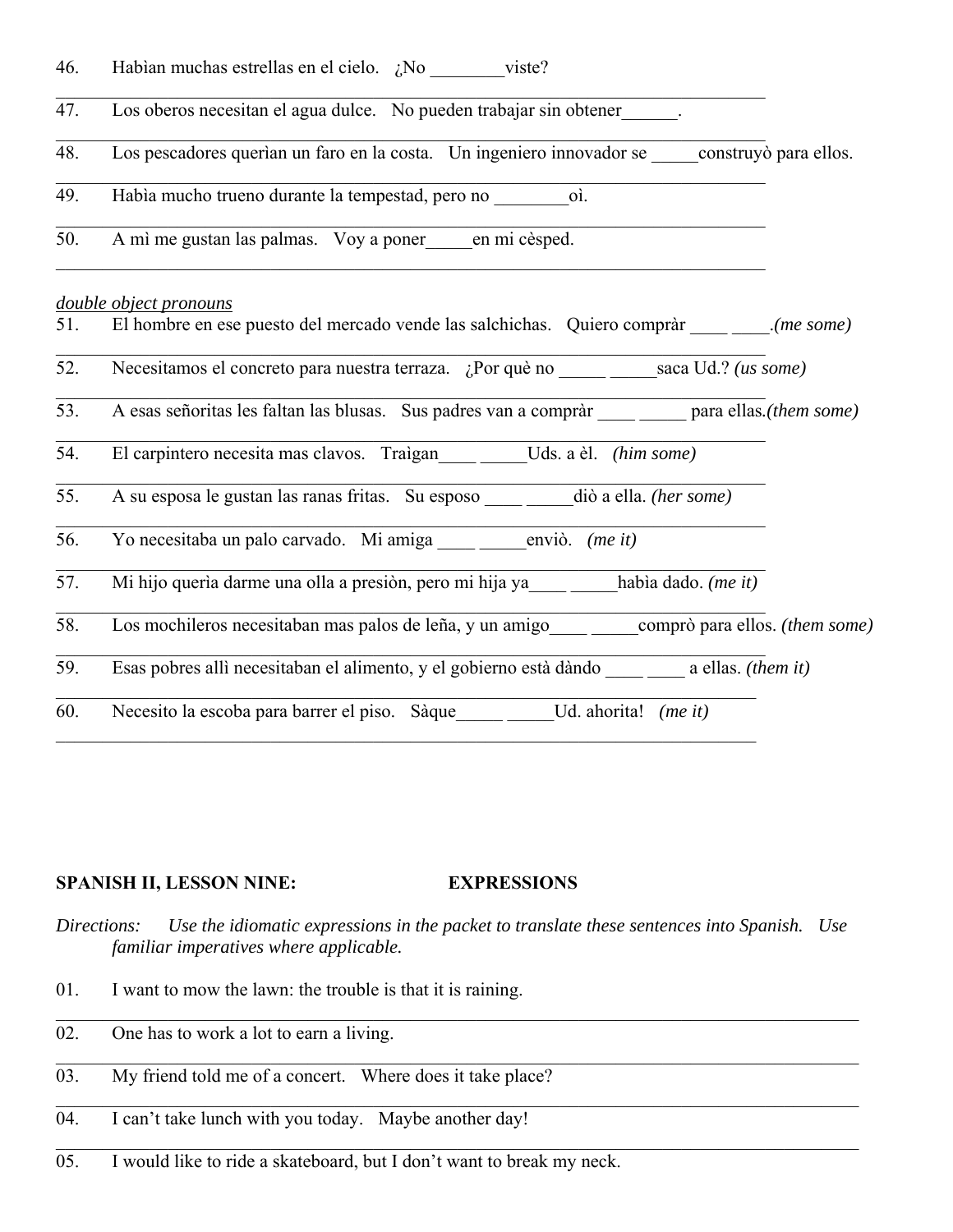- 06. Those girls are always telling each other gossip.
- 07. He would like to sing in the choir, but a frog can sing better than he can.
- 08. I told my friend to take out the trash. He asked my sister out to lunch.
- 09. The weather is bad. I am becoming nervous.
- 10. Be careful! The social studies teacher is in a bad mood.
- 11. How old is your mother?
- 12. Those politicians in the hallway know each other well.
- 13. If you call me on the telephone, leave me a message.
- 14. Turn off the light when you leave the room.
- 15. A balanced and diverse education is necessary to be successful.
- 16. Make up the bed before walking the dog.
- 17. I doubt that they are going to take charge of the work.
- 18. She agrees with me, but the others doubt that I am right.
- 19. I have just finished feeding the cat.
- 20. Set the table. After dinner, clear the table.
- 21. The students in that class get along well.
- 22. We feel like taking a ride.
- 23. I am not going to become angry. Don't be afraid.
- 24. I just got dressed. How do I look?
- 25. She hopes to have a good time with her friends this weekend.

 $\mathcal{L}_\mathcal{L} = \mathcal{L}_\mathcal{L} = \mathcal{L}_\mathcal{L} = \mathcal{L}_\mathcal{L} = \mathcal{L}_\mathcal{L} = \mathcal{L}_\mathcal{L} = \mathcal{L}_\mathcal{L} = \mathcal{L}_\mathcal{L} = \mathcal{L}_\mathcal{L} = \mathcal{L}_\mathcal{L} = \mathcal{L}_\mathcal{L} = \mathcal{L}_\mathcal{L} = \mathcal{L}_\mathcal{L} = \mathcal{L}_\mathcal{L} = \mathcal{L}_\mathcal{L} = \mathcal{L}_\mathcal{L} = \mathcal{L}_\mathcal{L}$ 

 $\mathcal{L}_\mathcal{L} = \mathcal{L}_\mathcal{L} = \mathcal{L}_\mathcal{L} = \mathcal{L}_\mathcal{L} = \mathcal{L}_\mathcal{L} = \mathcal{L}_\mathcal{L} = \mathcal{L}_\mathcal{L} = \mathcal{L}_\mathcal{L} = \mathcal{L}_\mathcal{L} = \mathcal{L}_\mathcal{L} = \mathcal{L}_\mathcal{L} = \mathcal{L}_\mathcal{L} = \mathcal{L}_\mathcal{L} = \mathcal{L}_\mathcal{L} = \mathcal{L}_\mathcal{L} = \mathcal{L}_\mathcal{L} = \mathcal{L}_\mathcal{L}$ 

 $\mathcal{L}_\mathcal{L} = \mathcal{L}_\mathcal{L} = \mathcal{L}_\mathcal{L} = \mathcal{L}_\mathcal{L} = \mathcal{L}_\mathcal{L} = \mathcal{L}_\mathcal{L} = \mathcal{L}_\mathcal{L} = \mathcal{L}_\mathcal{L} = \mathcal{L}_\mathcal{L} = \mathcal{L}_\mathcal{L} = \mathcal{L}_\mathcal{L} = \mathcal{L}_\mathcal{L} = \mathcal{L}_\mathcal{L} = \mathcal{L}_\mathcal{L} = \mathcal{L}_\mathcal{L} = \mathcal{L}_\mathcal{L} = \mathcal{L}_\mathcal{L}$ 

- 26. I don't like this program. I am going to change the channel.
- 27. It is a pity that he is blind. He cannot surf the Internet.
- 28. How do I get to post office? Is it far?
- 29. That girl and I have a lot in common.
- 30. They are happy to see the lighthouse.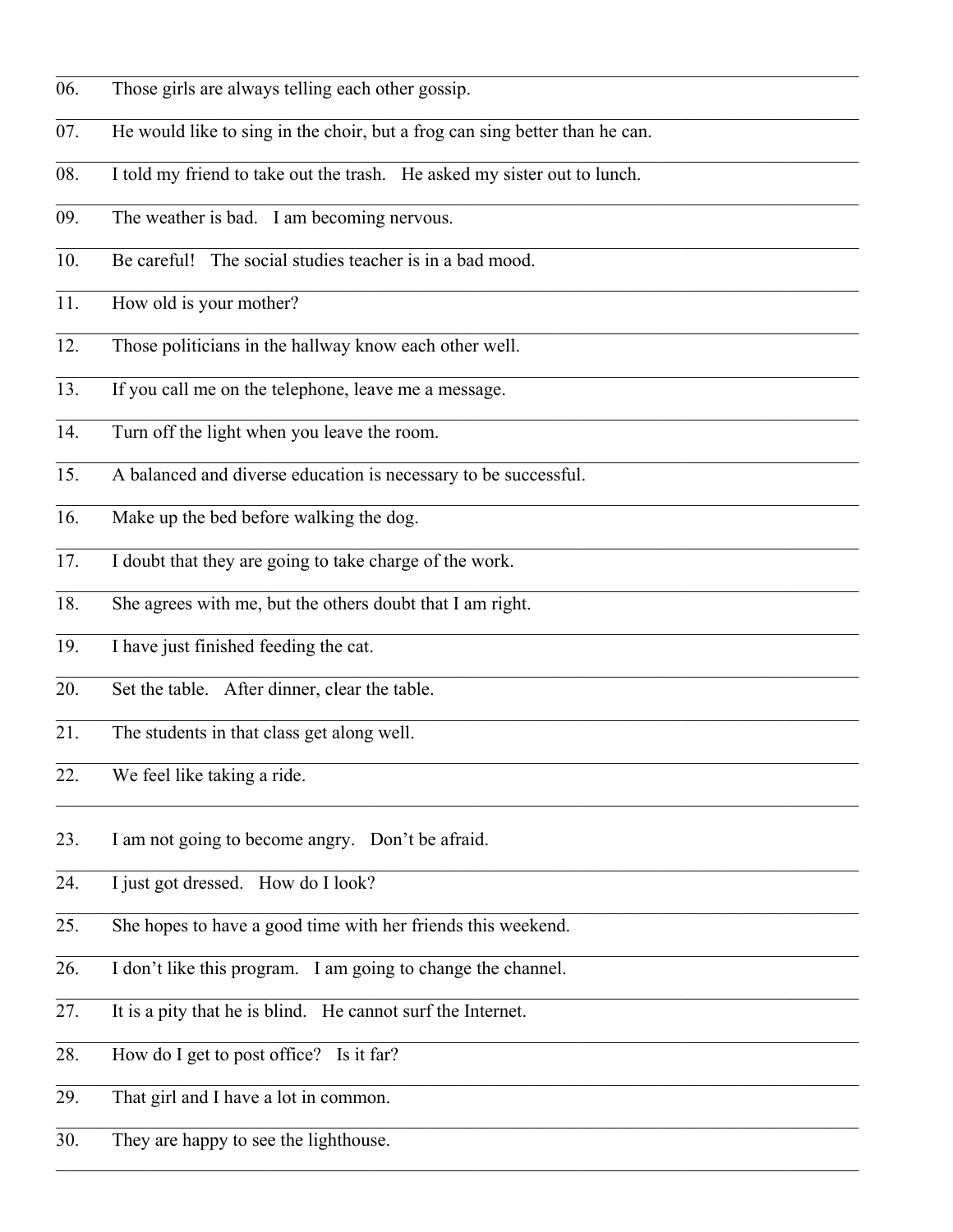- 31. I don't have money. It is not possible for me to buy the pears.
- 32. It is bad that it is raining. Don't you think so?
- 33. It is essential that you stop kissing frogs.
- 34. They are in favor of taping his best songs.
- 35. I had already noticed the problem when the storm began.
- 36. I have put all of my books within reach of my desk.
- 37. It is hard for me to climb the stairs in the lighthouse.
- 38. She was not able to sleep throughout the night.
- 39. If you want success, you have to make an effort.
- 40. Don't be jealous of those who are happy.
- 41. That gentleman is older than the rocks.
- 42. Don't play the guitar or tell jokes at a funeral.
- 43. Do you want to go to the department store with me?
- 44. His car fell to pieces.
- 45. I miss my cats.
- 46. In case of an attack by zombies, run fast!

#### 47. How do you get to Sesame Street?

*Directions: Translate the idiomatic expressions/phrases in the word search and write them below:*

 $\mathcal{L}_\mathcal{L} = \mathcal{L}_\mathcal{L} = \mathcal{L}_\mathcal{L} = \mathcal{L}_\mathcal{L} = \mathcal{L}_\mathcal{L} = \mathcal{L}_\mathcal{L} = \mathcal{L}_\mathcal{L} = \mathcal{L}_\mathcal{L} = \mathcal{L}_\mathcal{L} = \mathcal{L}_\mathcal{L} = \mathcal{L}_\mathcal{L} = \mathcal{L}_\mathcal{L} = \mathcal{L}_\mathcal{L} = \mathcal{L}_\mathcal{L} = \mathcal{L}_\mathcal{L} = \mathcal{L}_\mathcal{L} = \mathcal{L}_\mathcal{L}$ 

| 01.<br>02. | 17.<br>18. | 19.<br>20. |
|------------|------------|------------|
| 03.<br>04. |            | 21.<br>22. |
| 05.<br>06. |            | 23.<br>24. |
| 07.<br>08. |            | 25.<br>26. |
| 09.<br>10. |            | 27.<br>28. |
| 11.<br>12. |            | 29.<br>30. |
| 13.<br>14. |            | 31.<br>32. |
| 15.<br>16. |            | 33.<br>34. |